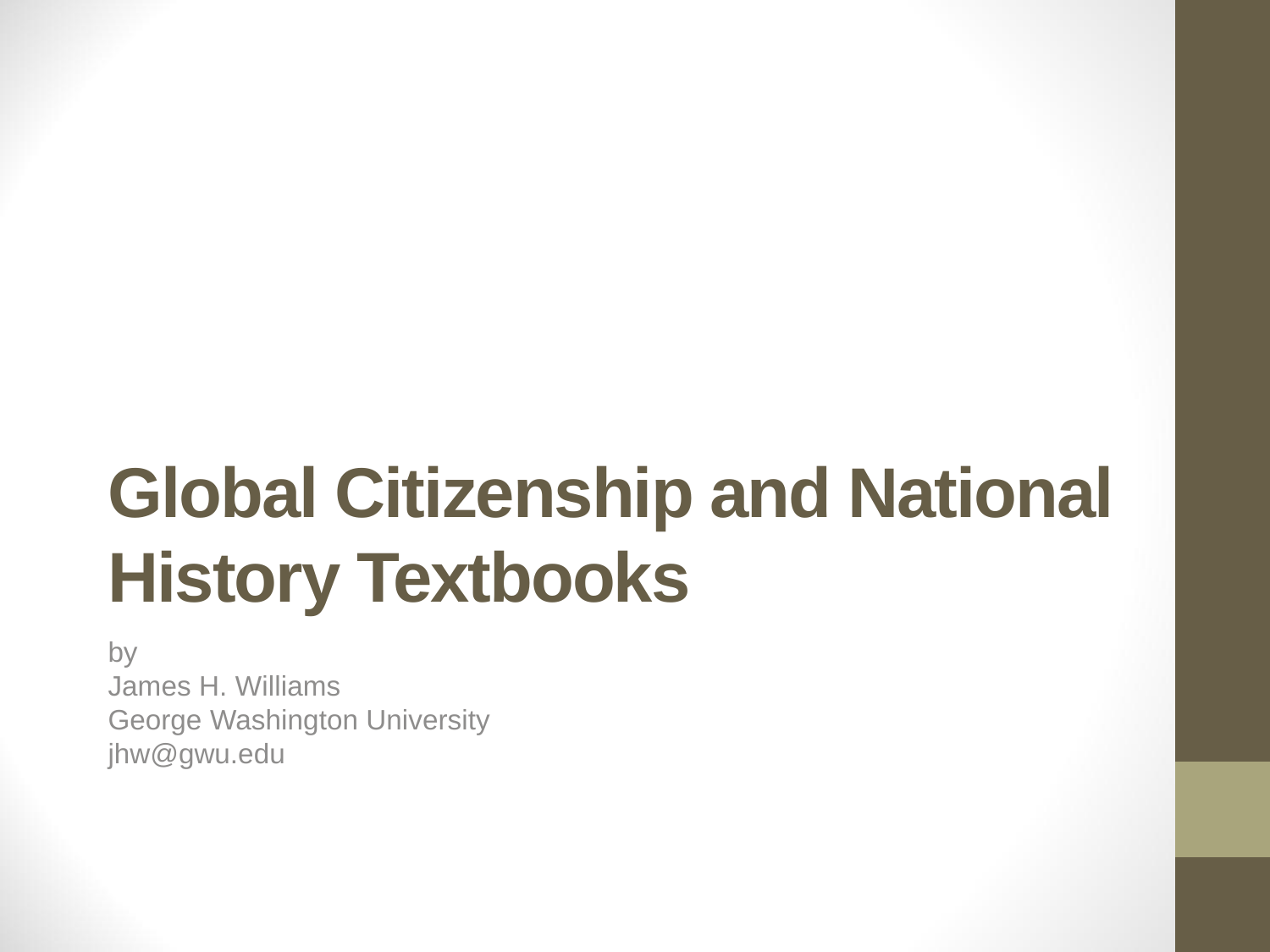### **I. Identity Are you a citizen? Of what?**

- What are you? Who do you identify with?
- Levels of collective identity—family, community, clan, tribe, nation, state, region, all humanity (or all beings, the universe)
	- Or gender, class, religion, sexual orientation …
	- Or profession, role … e.g., university professor, doctoral student
	- Or relationship ... e.g., wife and mother
- Issues with identity
	- The box problem
	- Essentialization of identity
	- Participation in multiple communities
- Increasing importance of identity
	- Identity-based conflicts
	- Movement of peoples
	- Even traditionally mono-cultural countries
	- Rarely do ethnicity and nation-state correspond precisely

2

• Who we are has social, political, cultural, economic implications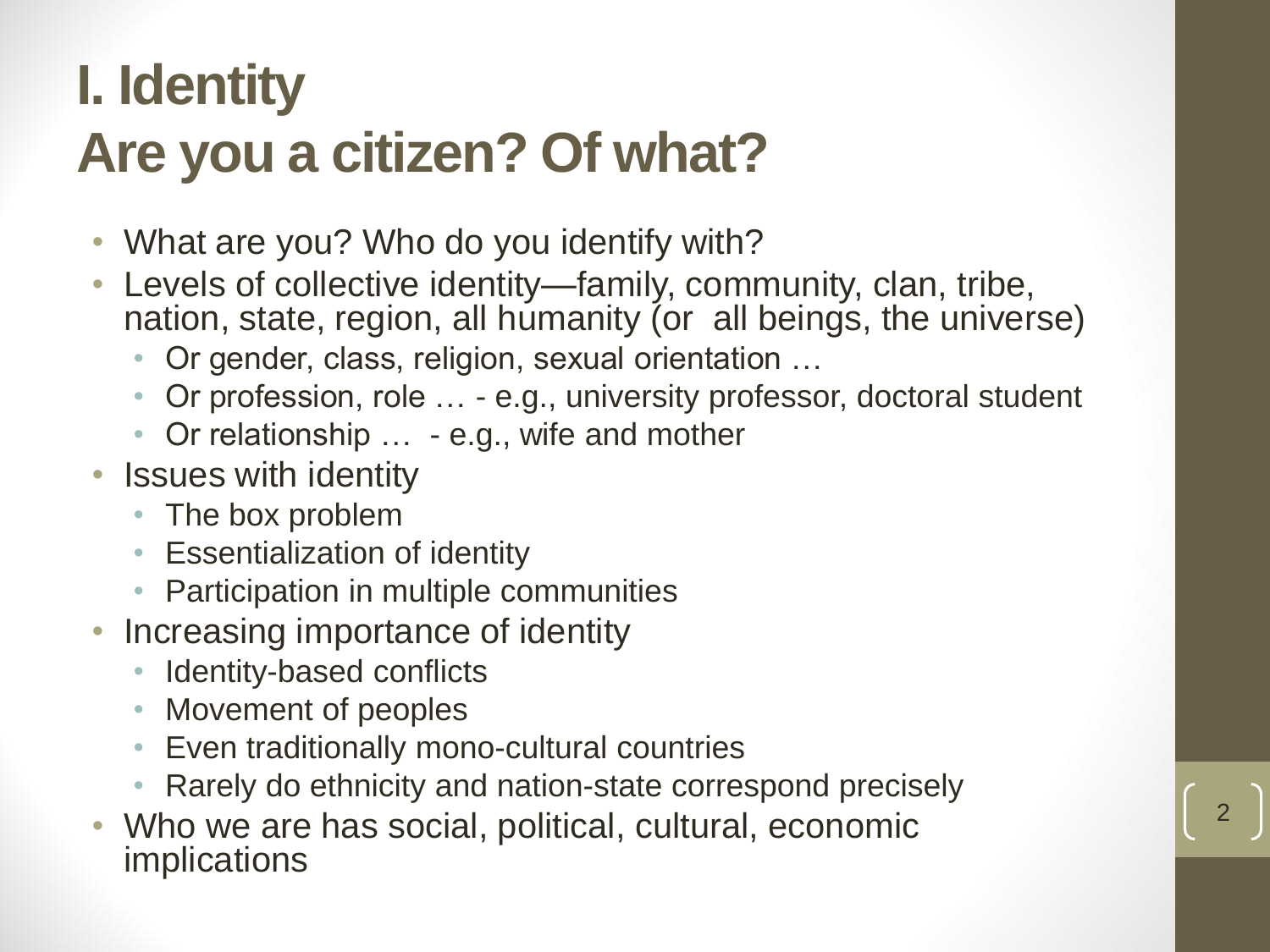# **Ib. Nationality, Identity & Citizenship**

- In international contexts, nationality is important indicator of identity, rights, obligations, citizenship
- Nation-states have their pros & cons
- Pros
	- Bigger than family or clan
	- Work well in some places; can provide citizens with a good life
	- Have armies for defense
- Cons
	- (Inherently) insecure Anderson's "imagined communities"
	- Aggressive
	- Have armies for offense
	- Rarely is fit between ethnicity and state perfect
	- Work badly often in many cases; oppressive if don't fit in the
	- Nobody's in charge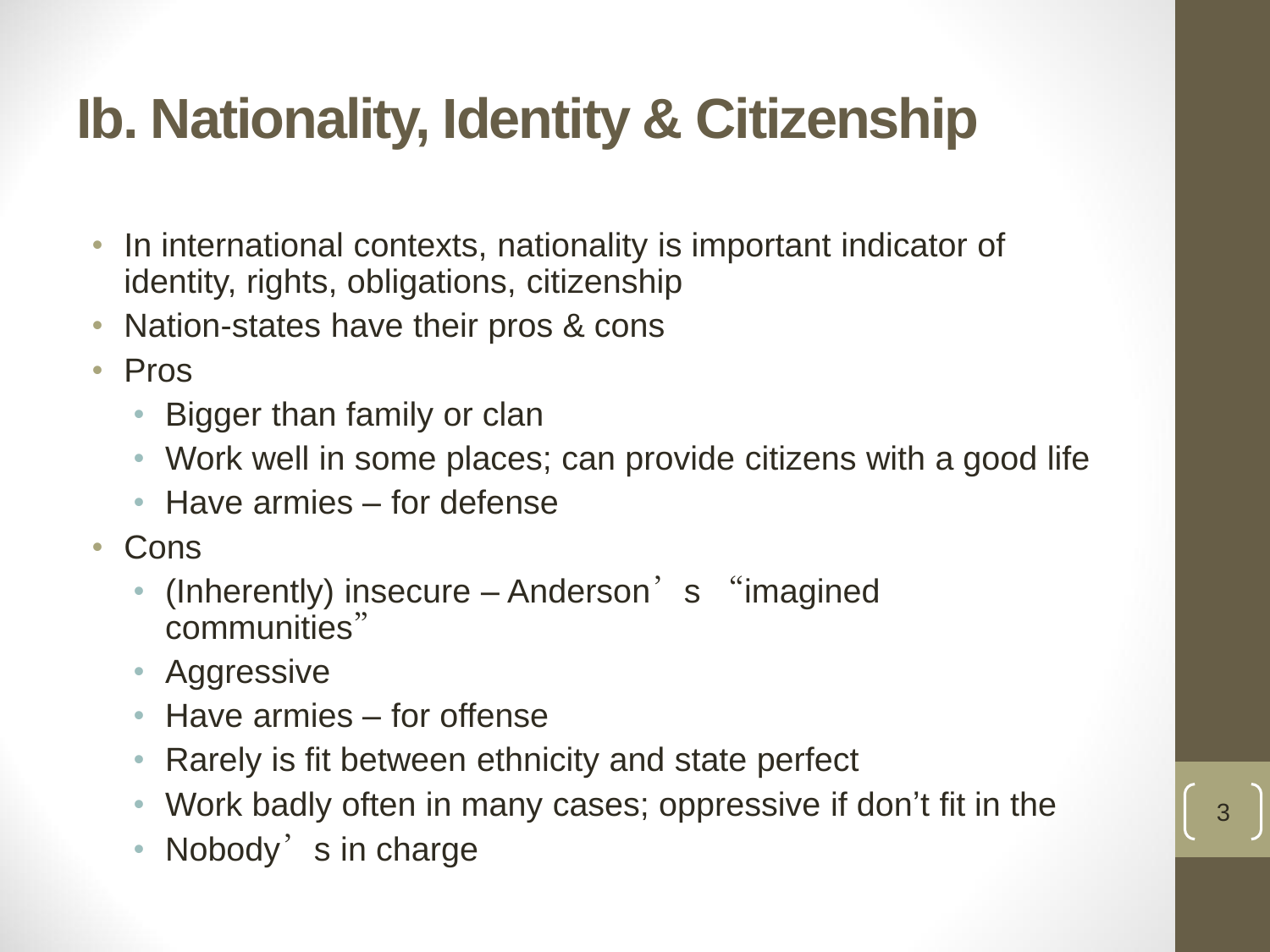#### **II. Education systems**

- Schools are the pre-eminent institution of modernity & nation-state
- Education systems
	- established & run or overseen by (nation-)state
	- socialize kids into the (nation-)state
		- Stories explicit (history), implicit lessons
		- Rituals, practices, visuals; Common experience
	- emphasize national and "modern" identity
- In doing so, they tend to deemphasize sub-national and super-national identities
	- "minorities," localities, other language speakers, immigrants, various "others" or "othereds"
	- those outside the (nation-)state
	- but not really global identities, at least in any comprehensive way
	- In some ways, anti-global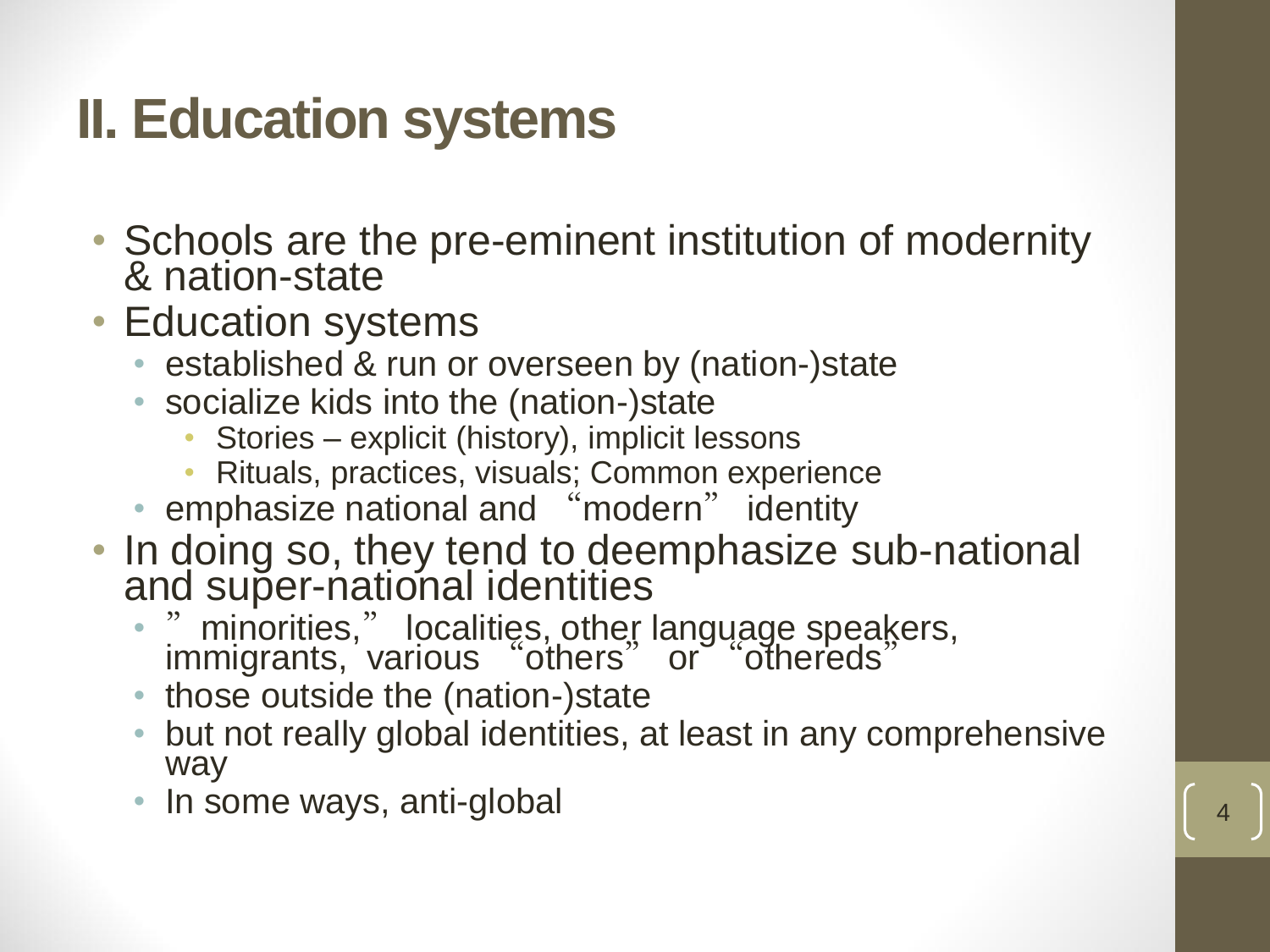## **IIb. Things (nation-)states need to do– implications for schools**

- 1. Build or reinforce the idea and memory of the nation
	- "Imagined communities"
	- National story or stories
- 2. Explain/deal with variation, or diversity or difference
	- Internal and external who are we, who are we not, who are they?
- 3. Explain conflict and war
	- What happened? Why? Whose fault, what was "our" role? What was "their" role?
- 4. Create good citizens
	- What's a good citizen in \_\_\_\_? What's the proper relationship between a citizen and nation-state? The globe? Humanity?
- 5. Teach/train/inculcate/socialize new generation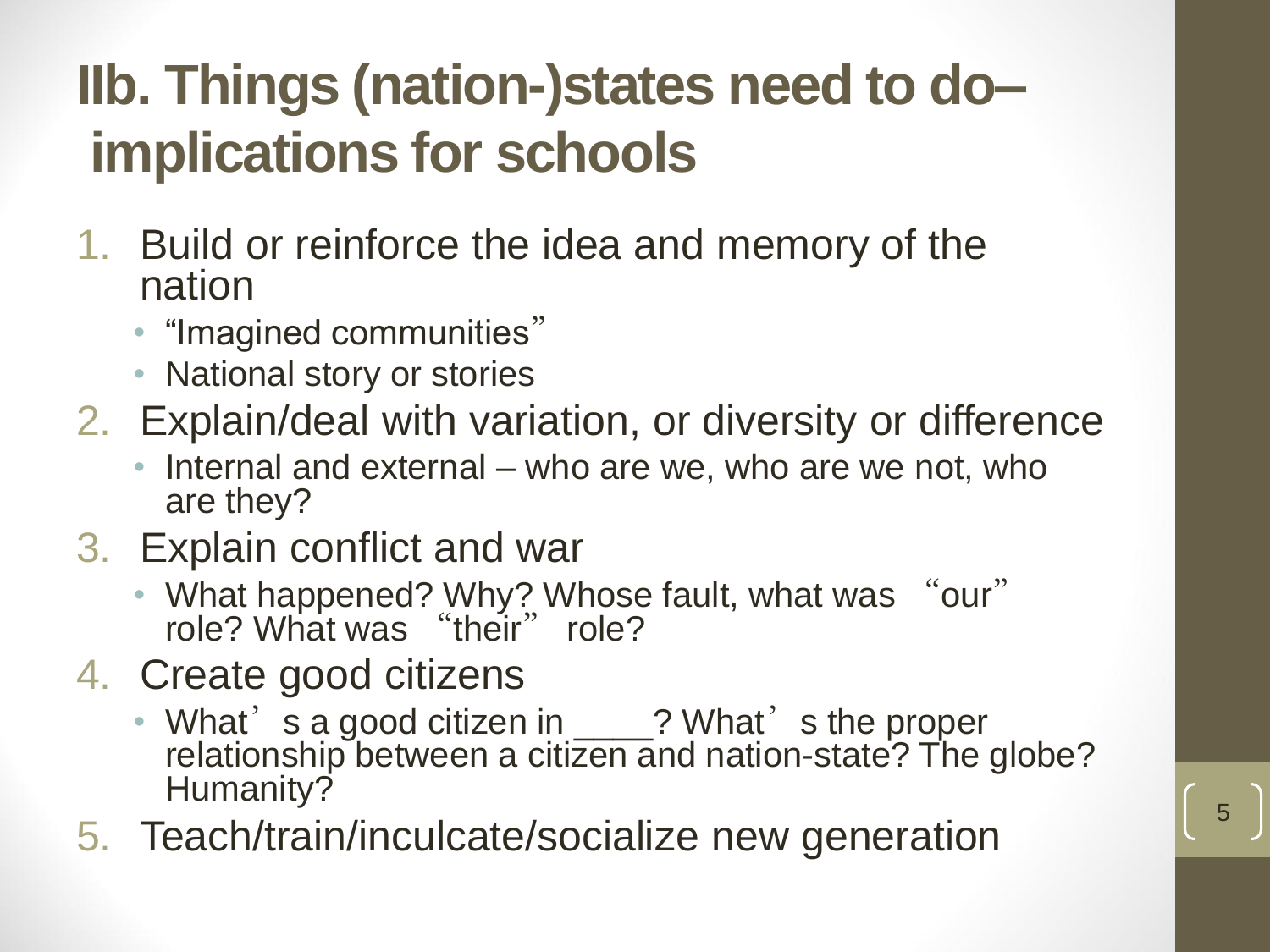#### **IIc. Ten dilemmas of the state**

- How to legitimate nation, state, government
- How to deal with inconvenient past
- How to deal with moral complexity
- How to deal with contested, unresolved, "active past"
- How to deal with ambiguous nationhood
- Whether (and how) one can be critical and also loyal
- How to deal with internal contradictions, controversies

- How to mobilize popular commitment (to nation)
- How to delimit understanding of dangerous words
- How to address perennial national "insecurities"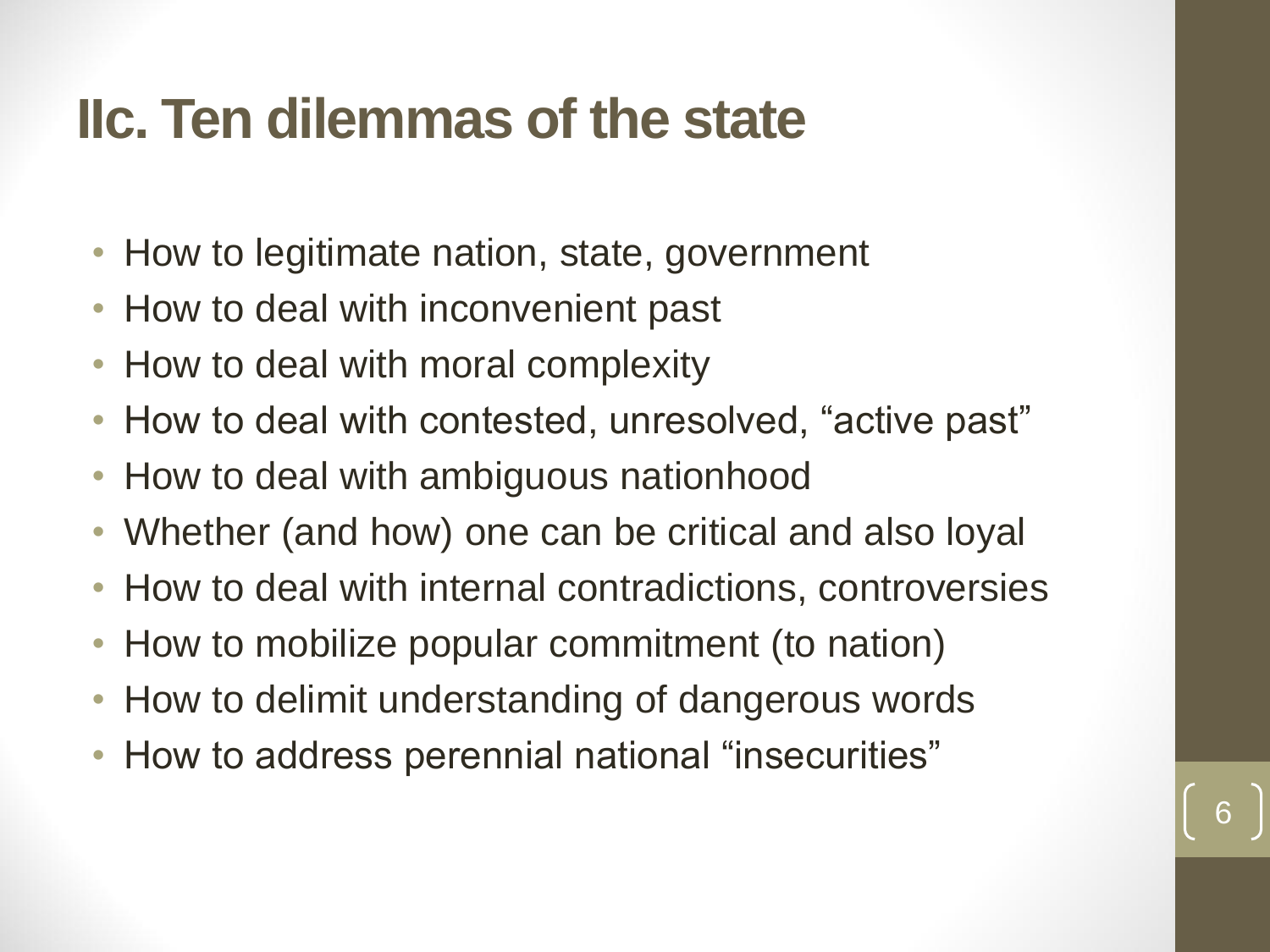#### **III. My project: School textbooks**

- Analysis of textbooks, especially history, civics, and social textbooks provides insight into:
	- Implicit social and political curricula of schools; what countries want kids to know and think (usually from reference point of country)
	- Textbooks are quasi-official documents
- Textbook analysis looks systematically at
	- What is said, unsaid; How it is said
	- How text squares with "reality"
- Textbook analysis asks
	- How are different groups portrayed?
	- (How) do portrayals shift during rapid social/political change?
	- What's the role envisioned for the student vis a vis history? Learning?

7

Is the truth shown as known, fixed and singular?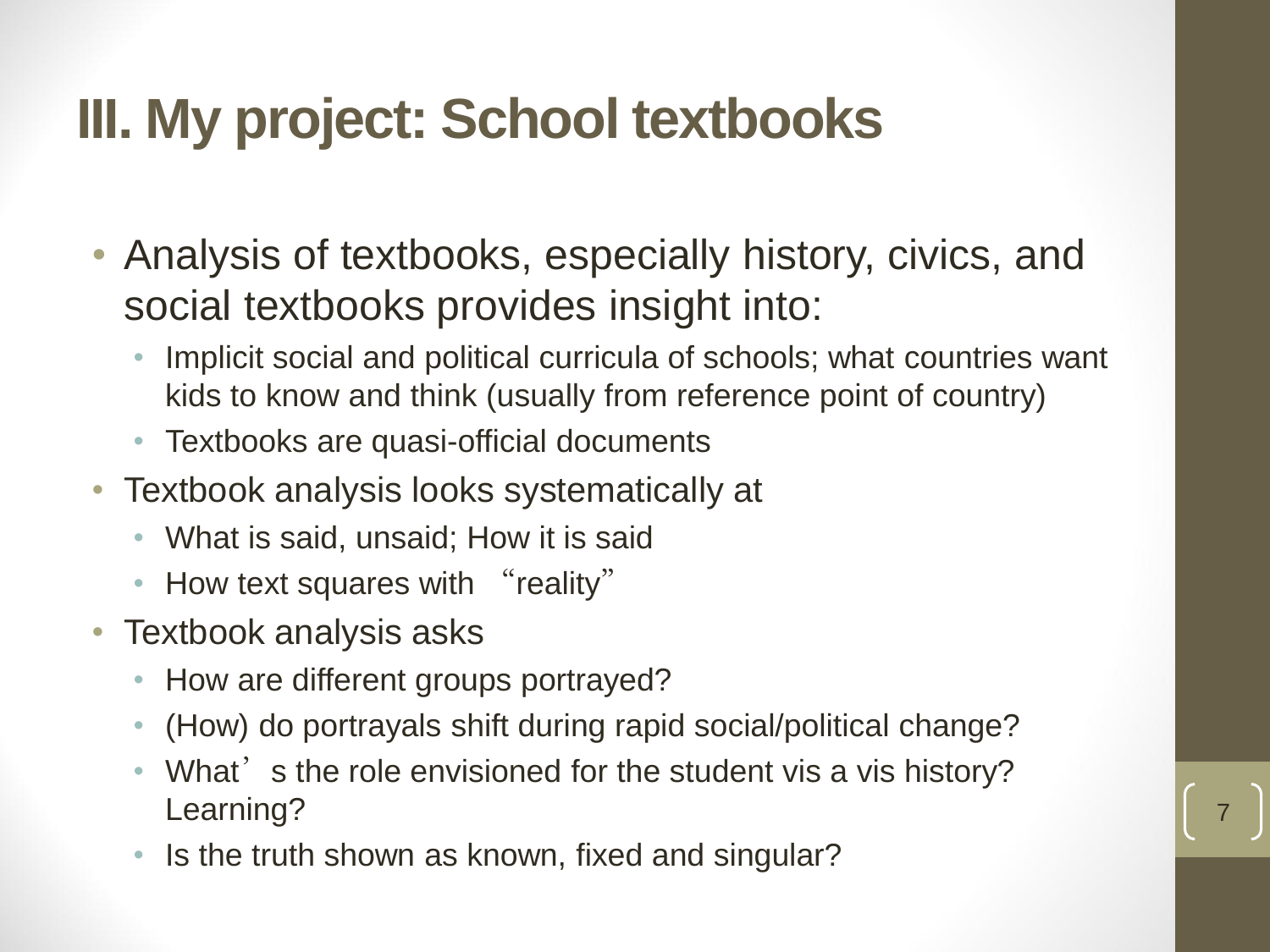#### **IIIb. General approach**

- Focuses (mostly) on:
	- School textbooks quasi "official" narrative
	- National level school curricula mostly national
	- History, geography, civics (or equivalent)
	- Secondary level
	- Changes in portrayal during periods of rapid social, economic, political, or cultural change
- Comparative about 45 country cases
	- Written by national experts
	- Differences in apparently similar places how and why US & Australia differ in presenting histories of indigenous peoples
	- Similarities in apparently different places postindependence textbooks in Turkmenistan and post-Ataturk **Turkey**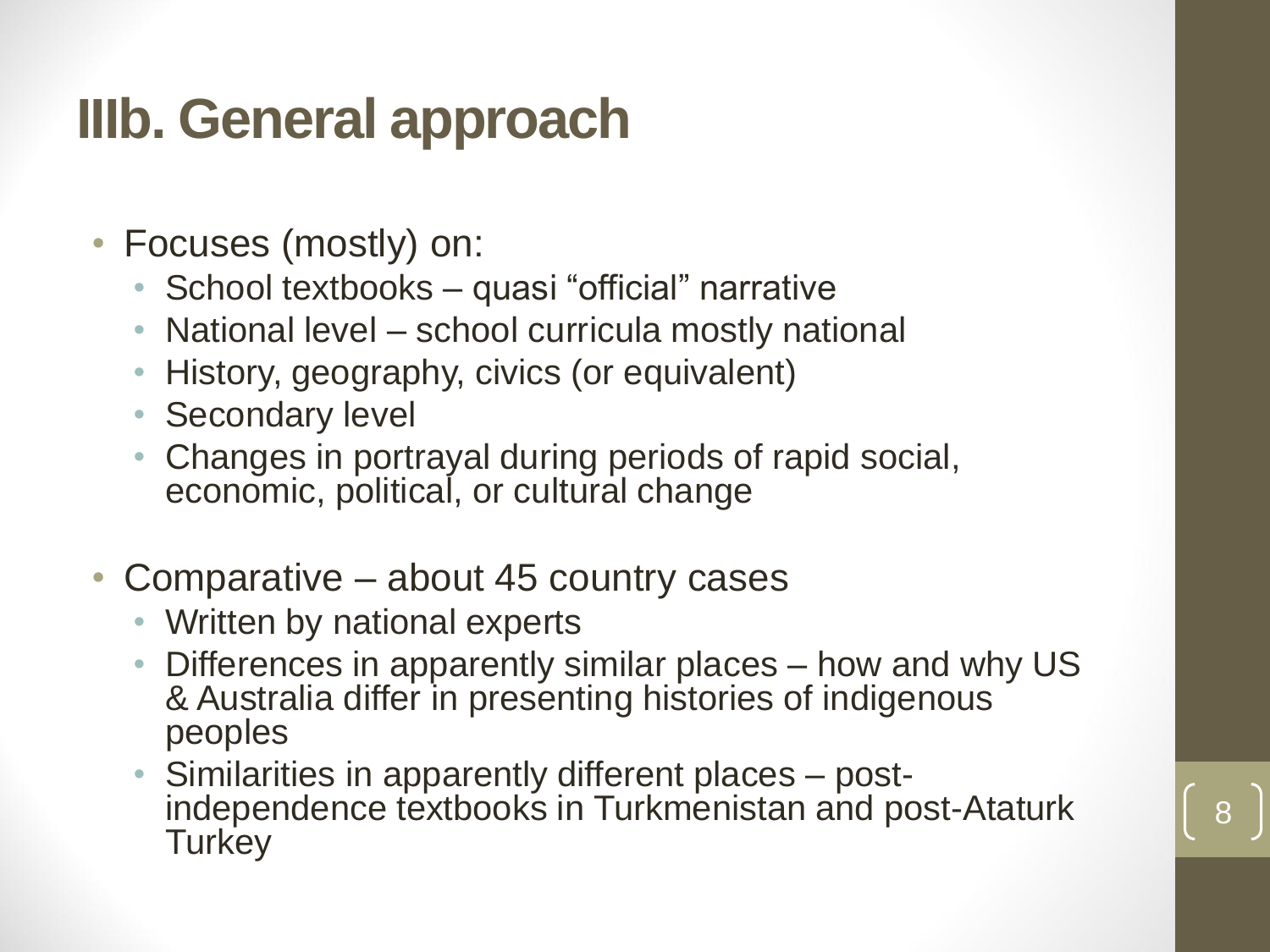### **IIIc. General approach (cont.)**

#### • School textbooks

- Official
- Facts, figures, events
- Frame
- Narrative who we are, where we came from
- Who is child in relation to nation & its history
- Comparisons & synthesis across cases
	- To surface and make general patterns visible
	- To understand specifics of particular cases
	- To understand cases of "positive deviance"
- Must remember the instructional context
	- Intended curriculum  $\rightarrow$  teacher  $\rightarrow$  implemented
	- Implemented curriculum  $\rightarrow$  kid  $\rightarrow$  acquired
	- All in context of all the education that takes place out of school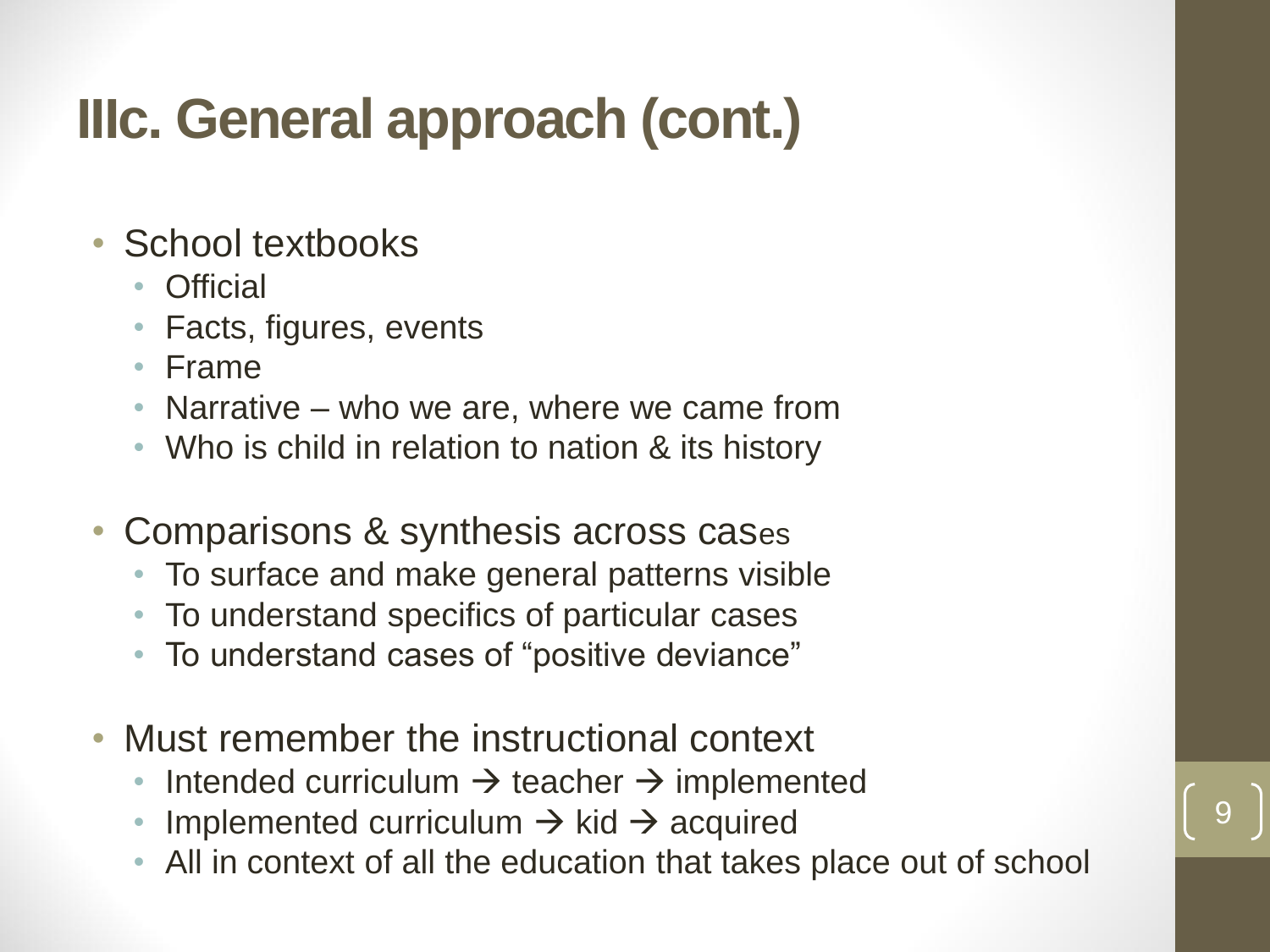#### **IV. Traditionally, history education**

- Has tended to:
	- Emphasize transmission of knowledge
	- Favor political and constitutional history and wars
	- Focus predominately on events and personalities
	- Assume the national historical narrative coincided with history of largest national grouping and dominant linguistic, cultural community
	- Reflect and help foster dominance of men
	- Rely on content-rich chronological survey of national history

- Emphasize retention as mode of learning
- Rely on a single, authoritative narrative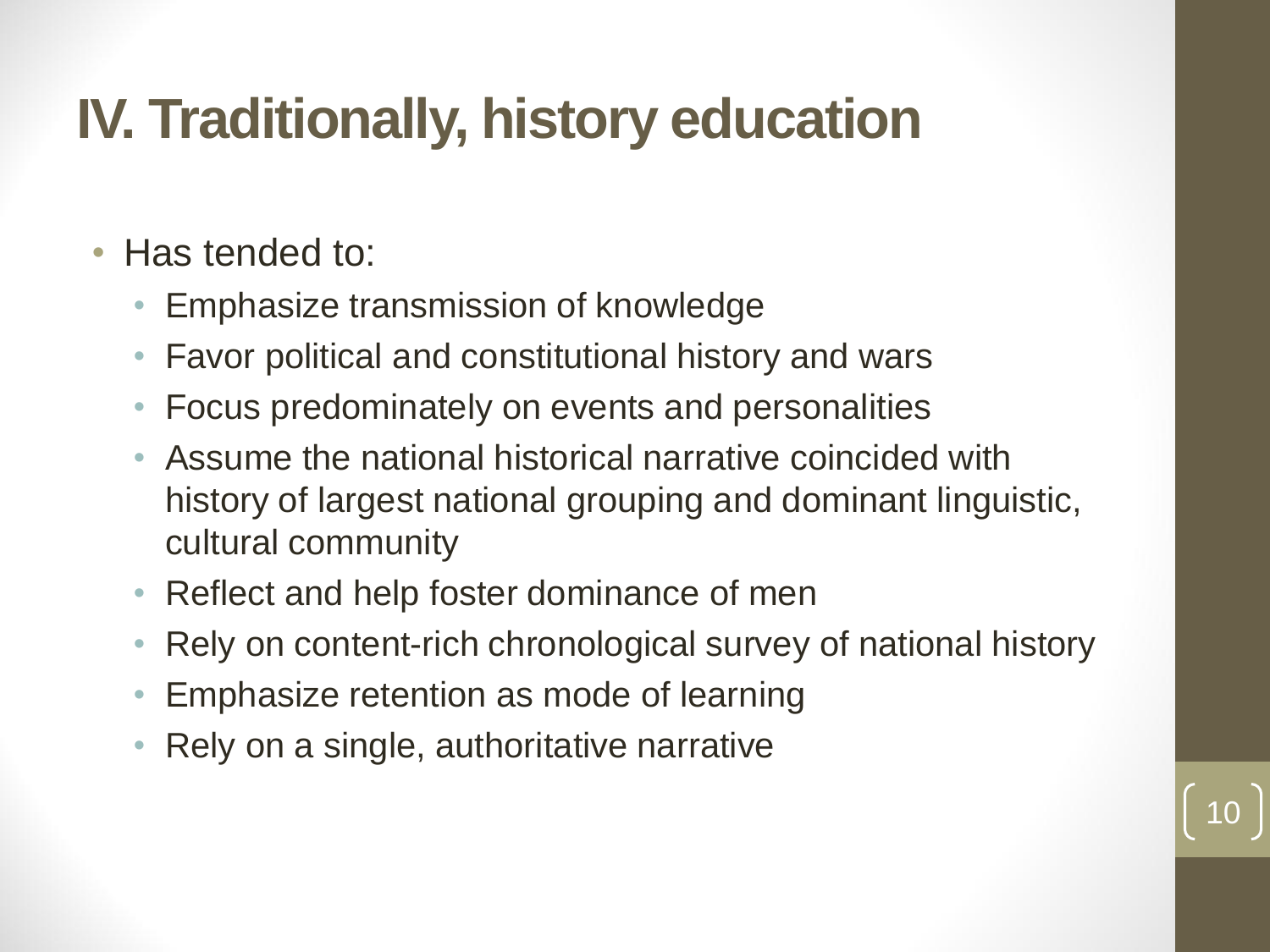#### **IVb. History education**

- Has also tended to:
	- Glorify leaders, wars, events
	- Emphasize the stories of men
	- Teach a triumphant national story—even if that means dignity in noble defeat
	- Emphasize national ideals (even if sowing seeds of future challenge)
	- De-emphasize or ignore unflattering facts
	- Leave out counter-narratives or details contradicting dominant narrative
	- Ignore minorities
	- Assume the nation-state as focus of identity
	- Essentialize national identity
	- Help create enemies
	- Nurture national wounds
	- Emphasize memorization, or "critical thinking" that fails to challenge basic story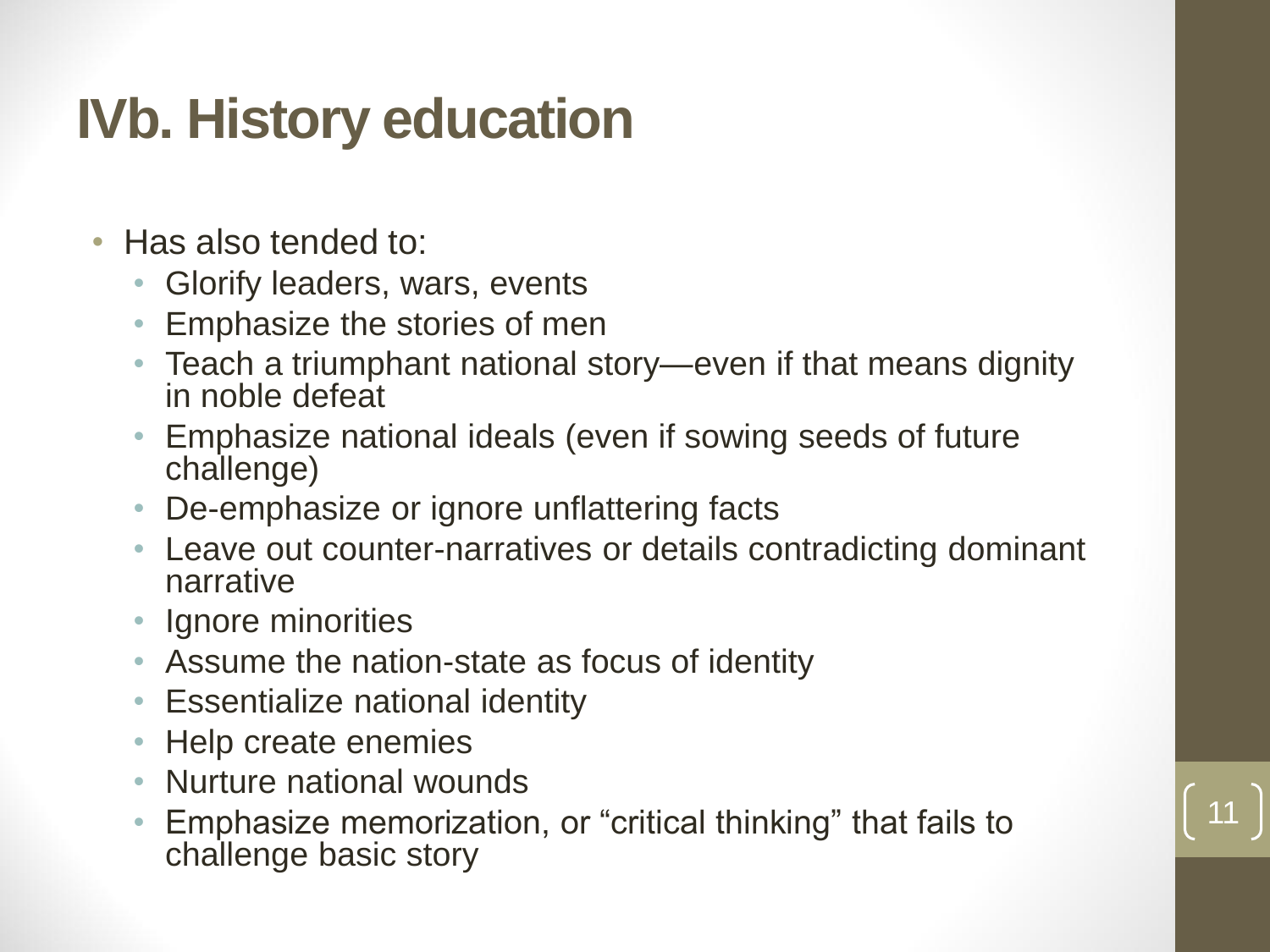#### **IVc. Recently, history education**

- Has tried to balance teaching students about the past with providing students the means to "think historically" "about the past
- Emphasized analysis, interpretation and synthesis of evidence from multiple sources, primary & secondary
- Recognized that most historical phenomena can be interpreted and reconstructed from a variety of perspectives, reflecting
	- limitations of the evidence,
	- subjective interests of those who are interpreting and reconstructing it &
	- shifting cultural influences
- But hard-going in context of more primal social and political needs/forces 12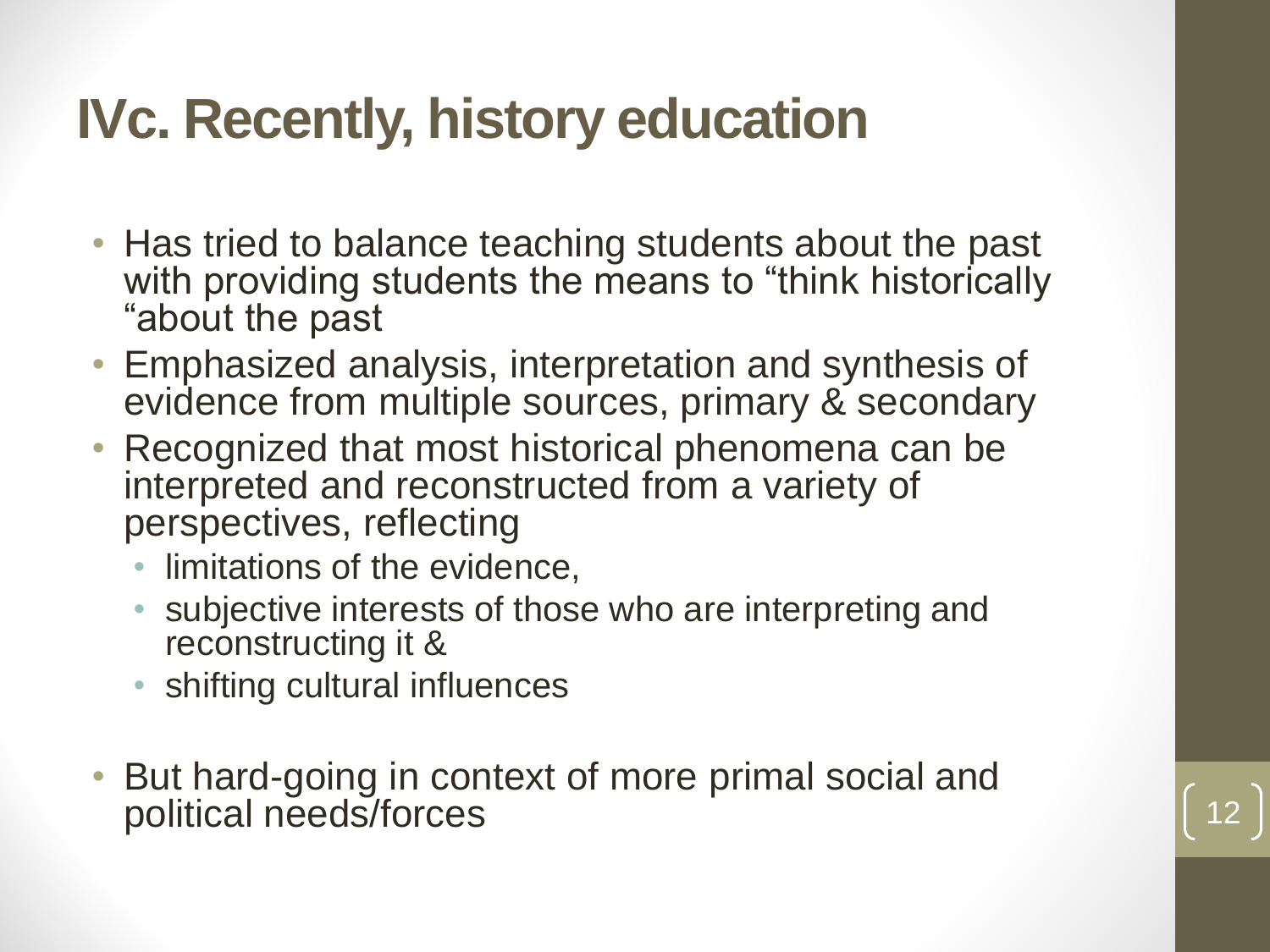# **IVd. Current thinking**

- Recognizes that in past, history education has mostly been taught from a mono-cultural, ethnocentric, and exclusive perspective
- Focuses more on history of social categories and groups previously ignored—women, poor, ethnic minorities, children, families and migrants
- Tries to prepare children to live in a world of ethnic, cultural, linguistic and religious diversity, where there may be no overarching shared value system or ways of understanding things
- Challenge
	- To teach that there can be multiple, true, and contradictory narratives
	- But not all narratives are equally true
	- And how to deal with those primary social and political forces

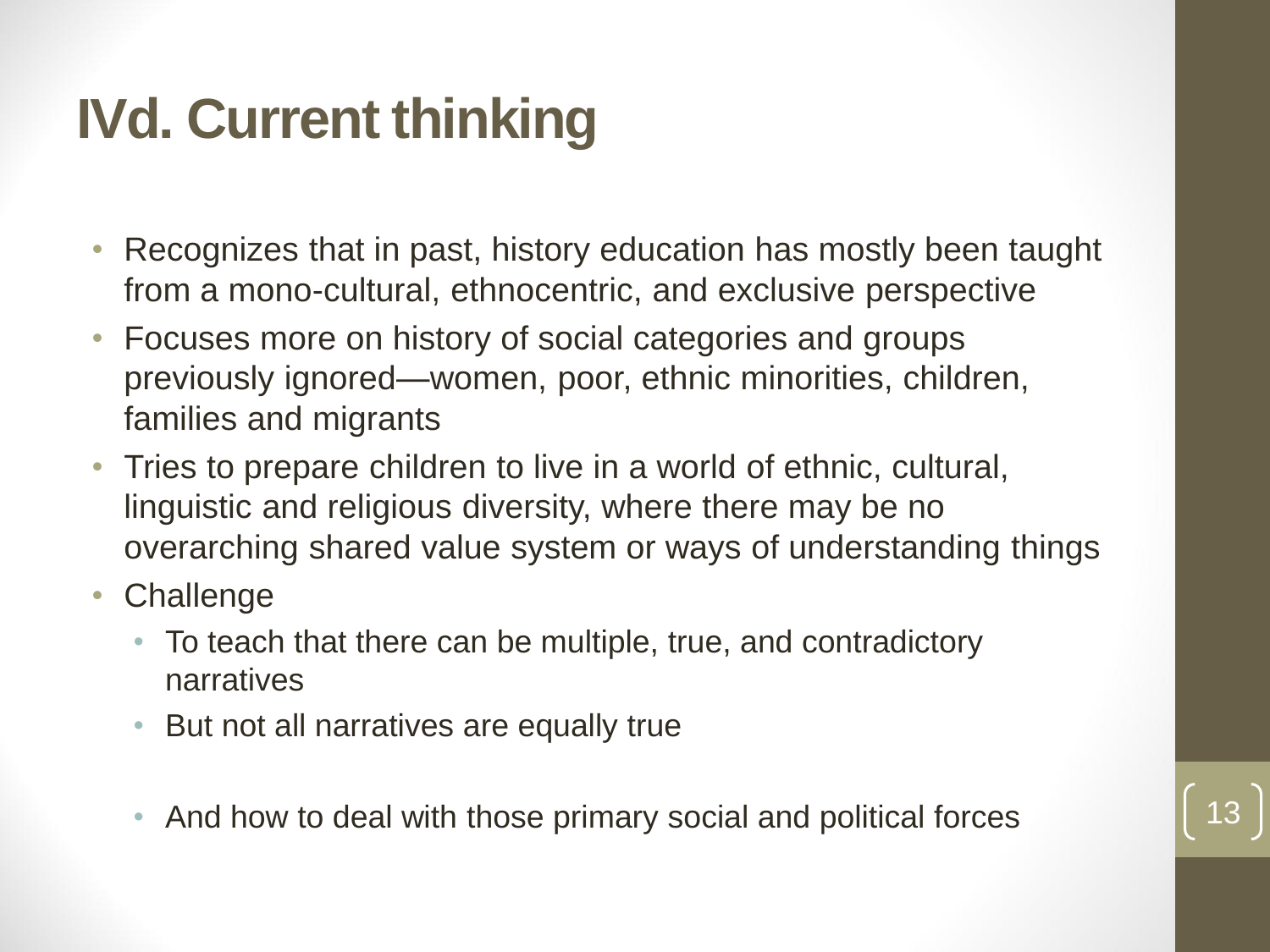#### **V. National dilemmas**

- How to deal with a discredited past
	- e.g., internment of Japanese-Americans in WWII
- How to deal with a past that's still present
	- e.g., post-conflict Liberia or Rwanda; civil war in parts of US
- How to deal with new diversity
	- e.g., "guest workers" in Germany
- How to deal with an unsatisfactory present
	- e.g., stories of restoration
- How to explain defeat
	- e.g., Germany and Japan post WWII;
	- USSR post Cold War;
	- U.S. post Vietnam
	- Serbia post Dayton

$$
\left.\begin{array}{c} 14 \end{array}\right)
$$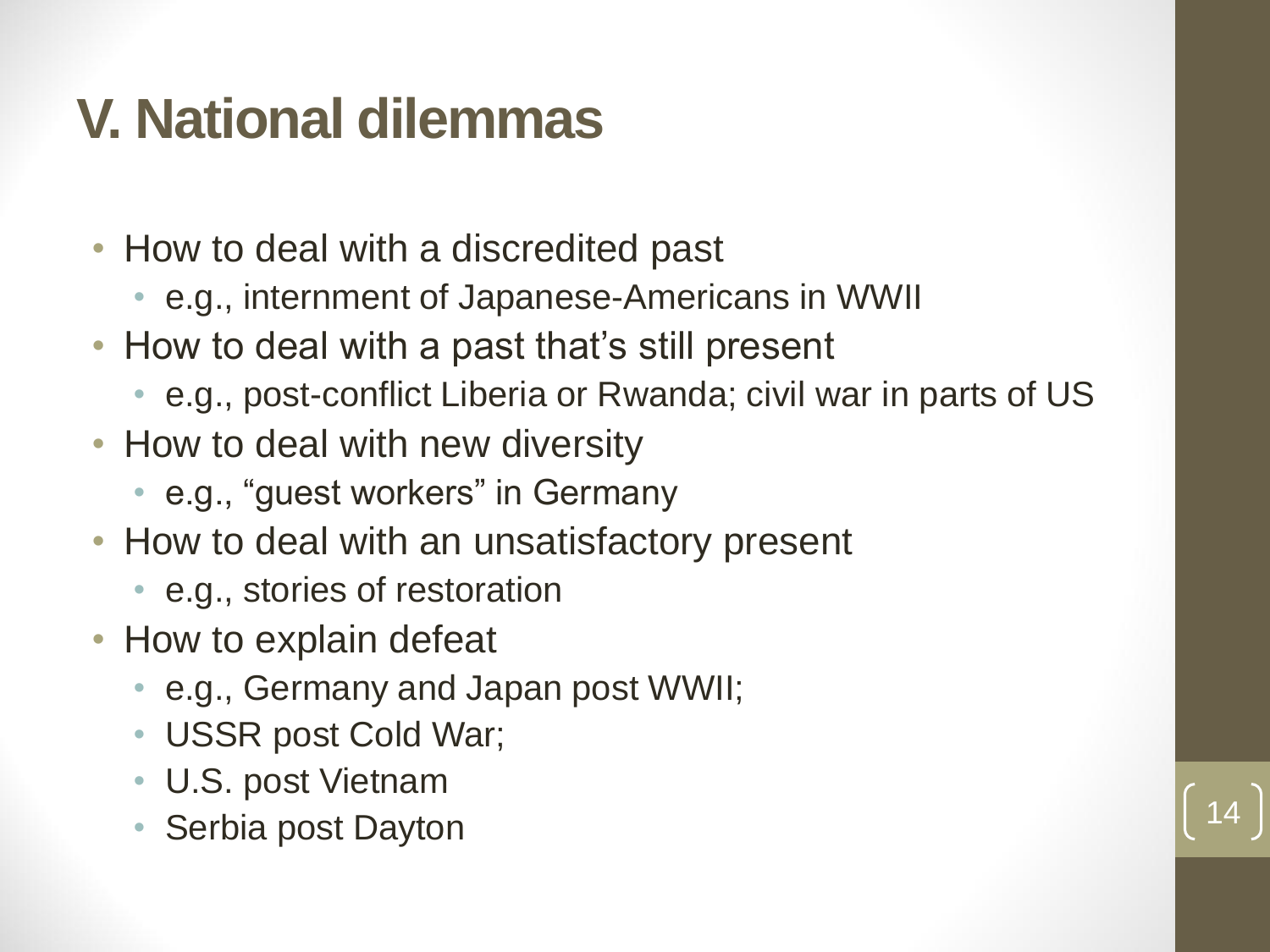# **Vb. National dilemmas (cont.)**

- How to explain victory
	- e.g., U.S. and Soviet Union post WWII
	- U.S. post Cold War
- How to build national identity in a new state
	- e.g., Post-Soviet republics;
	- African states post Independence
- How to build national cohesion in a multicultural state
	- e.g., U.S., Canada or Australia versus Netherlands, Spain, Italy, France
- How to manage competing or contradictory trends
	- e.g., Pakistan vis a vis cosmopolitanism, India, Islam and the **West**
	- Singapore vis a vis economic development and Asian values
- How to portray the nearby "other"
	- e.g., Israel & Palestine
- How to build cross-national, even post-national, identity
	- e.g., post WWII Europe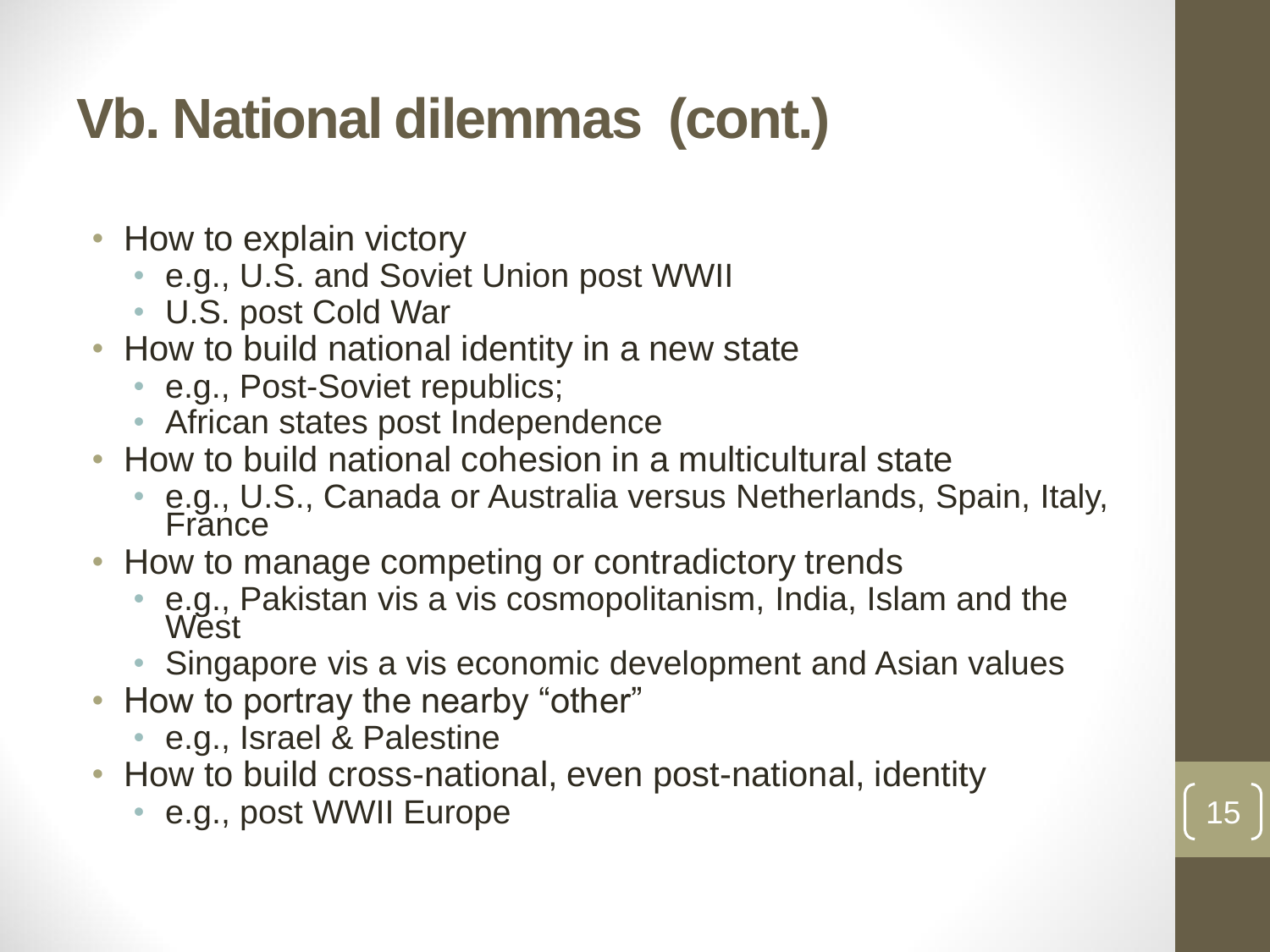## **Vc. Dealing with discredited past**

- Discredited pasts
	- Must be generally discredited. (Would dropping of atomic bomb would be a candidate in U.S.?)
	- Examples (but not intending to equivalize or minimize suffering)
		- US: Treatment of native peoples; Slavery; Internment of Japanese-Americans
		- Cambodia: Pol Pot regime & Khmer Rouge
		- Japan, Germany: World War II
		- Argentina's dirty war
	- Discreditation process takes time (though interesting process to watch)
	- Most societies have things events which are discredited by some, and not by others
	- Talking about difficult past is particularly difficult after recent conflict

16

• Rwanda, Cambodia, Liberia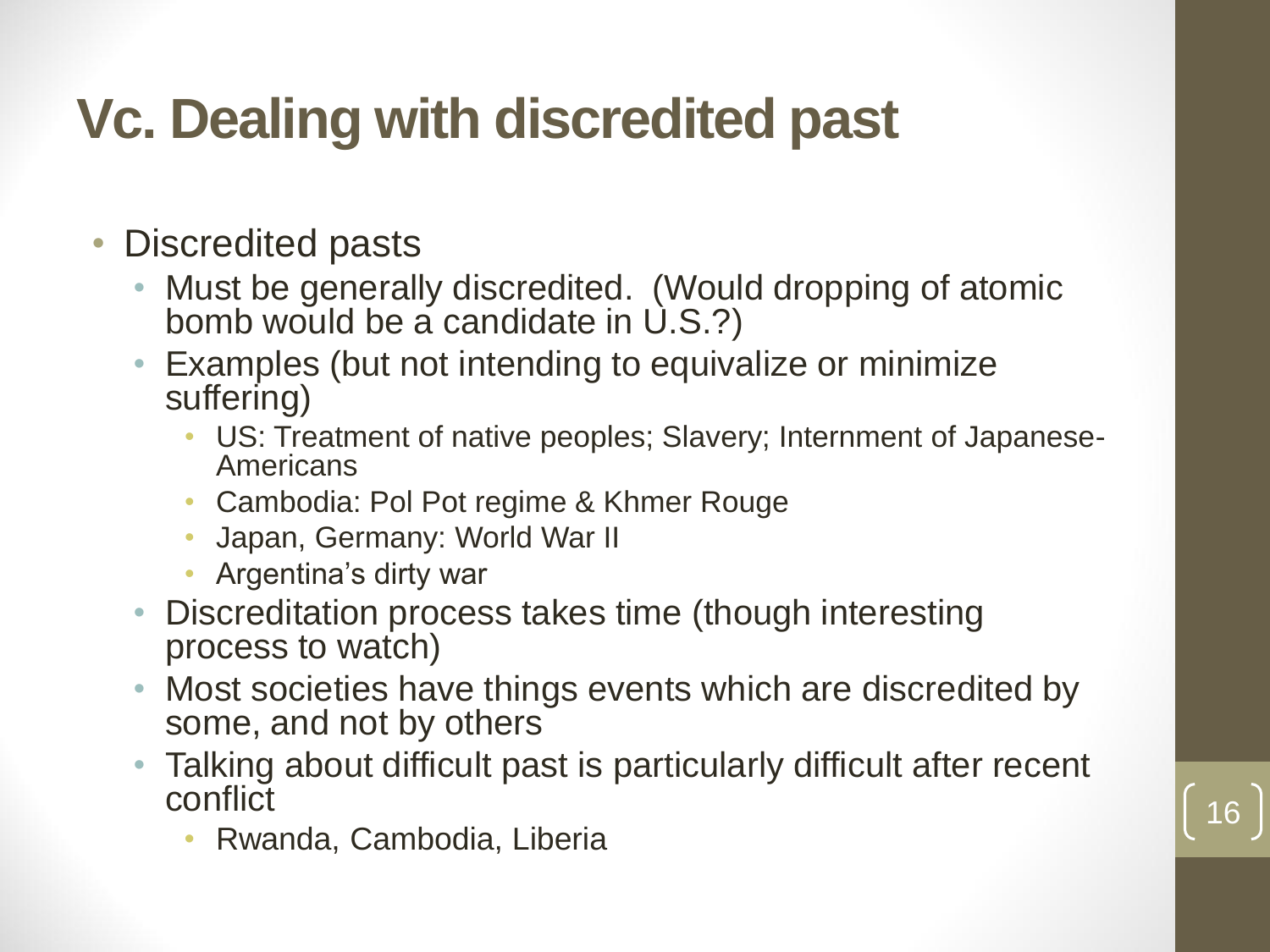# **Vc (cont). Discredited past (cont.)**

- Common patterns
	- Ignore or misrepresent
	- Downplay ...
		- Treat as exception
		- Emphasize other things
			- one's good intentions
			- one's victimhood (Japan, chosen trauma)
			- situational circumstances
		- Justify– because of greater wrong
		- Blame others
		- That was then
		- Sanitize
		- Bury it in the middle of other stuff
	- Acknowledge difficult past, but fail to link to possible reoccurrence in present
- Exceptions
	- Learn from the past (really understand how it happened in past, how it might happen again or here or by us)

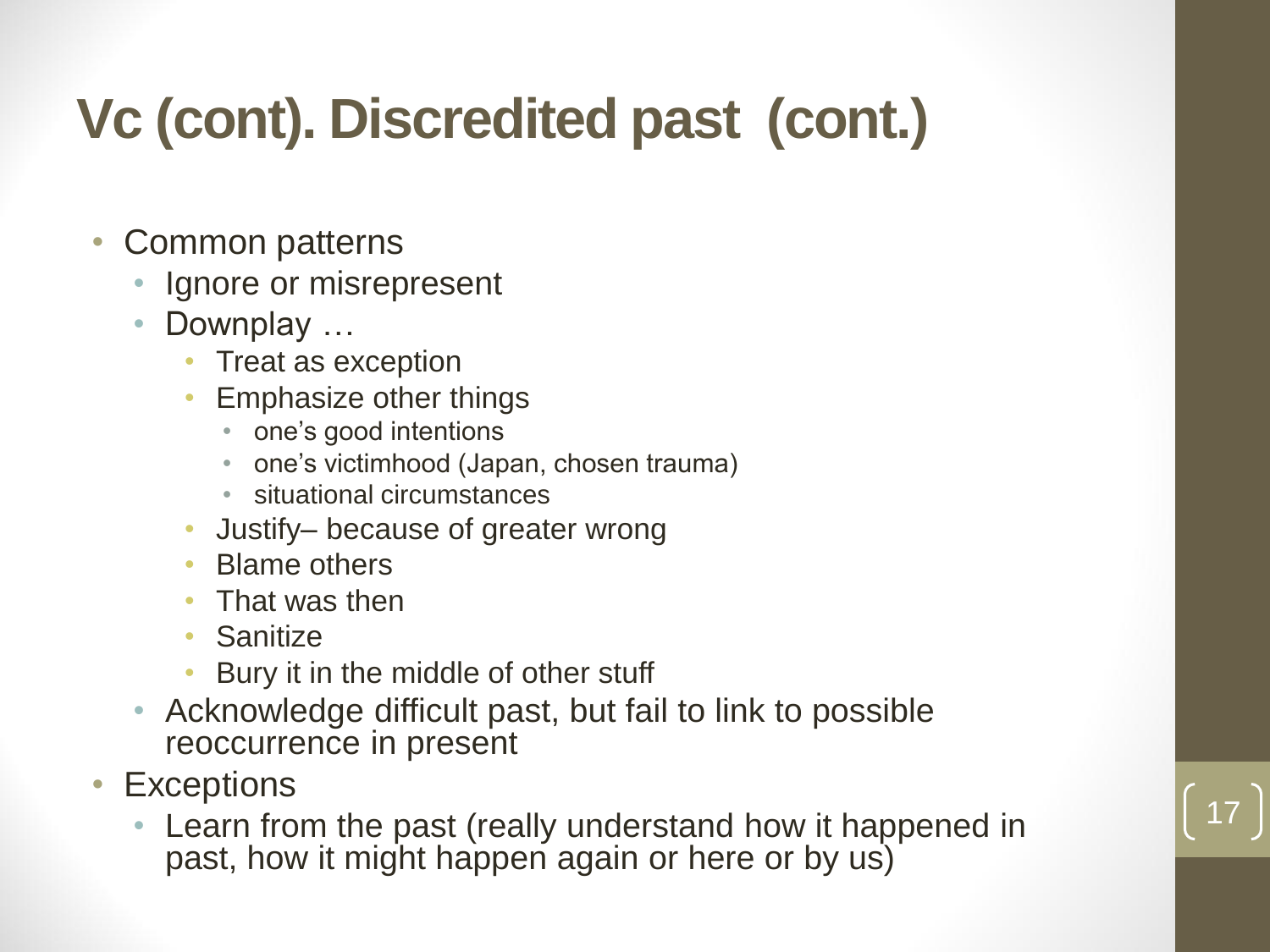#### **Vd. National stories**

- Pakistan
- Lithuania
- Japan
- National Textbook Commissions in Europe
- Argentina
- France
- U.S.
- Rwanda
- South Africa
- UK portrayal of Crusades
- Israeli texts
- Palestinian texts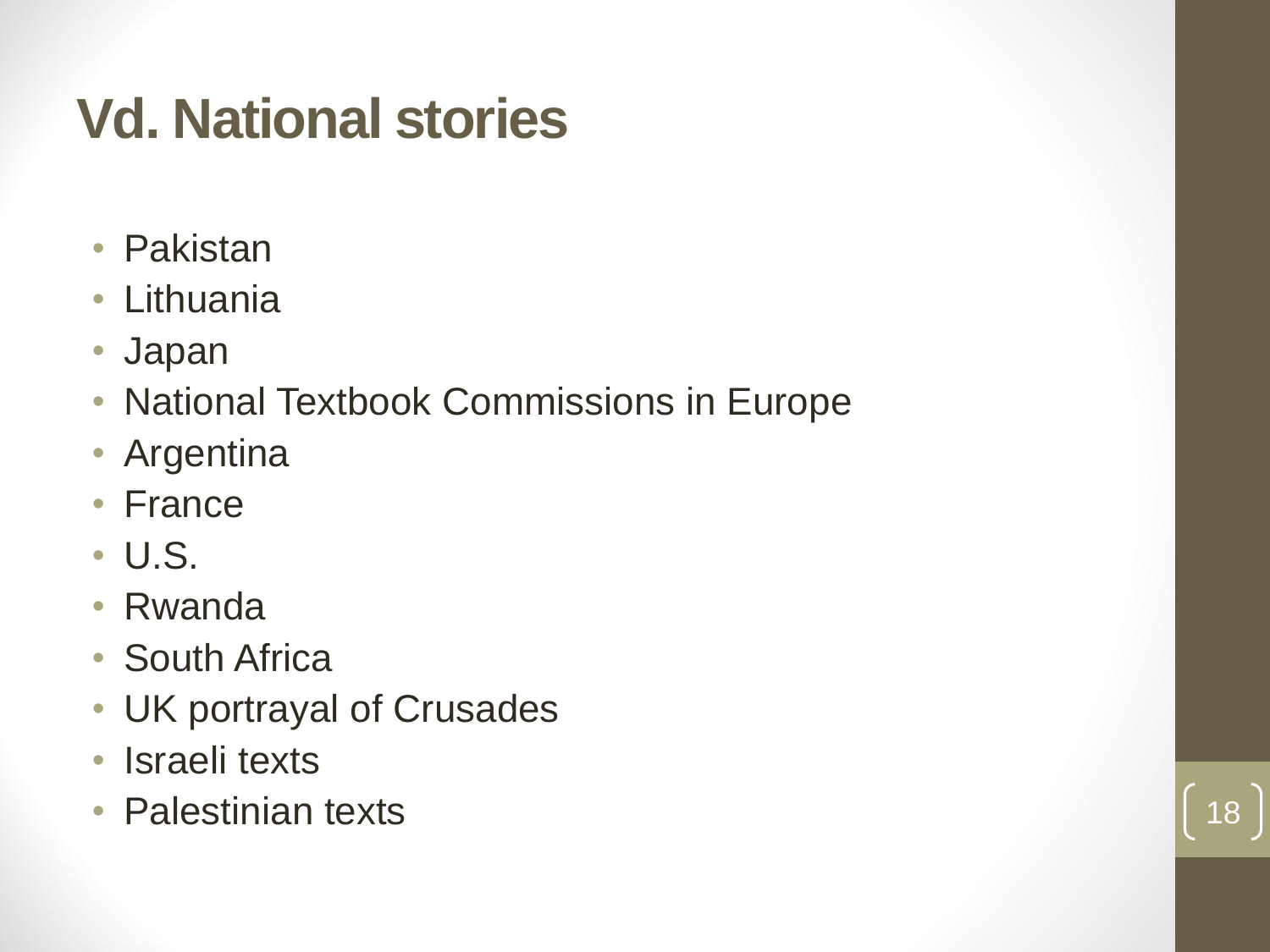# **VI. THE FIVE TASKS: Task 1. Nation-building**

- What role does education play in supporting the nation, when…
	- A new state is created Turkmenistan
	- A state is revived after …. Lithuania, Israel
	- A state (too) successfully integrates itself into the global economy – Singapore
	- Immigration forces a crisis of meaning of the nation France
	- A country faces tensions between diversity and unity Canada
	- A country comes into majority rule South Africa
	- A country becomes independent Ghana
- Larger collectives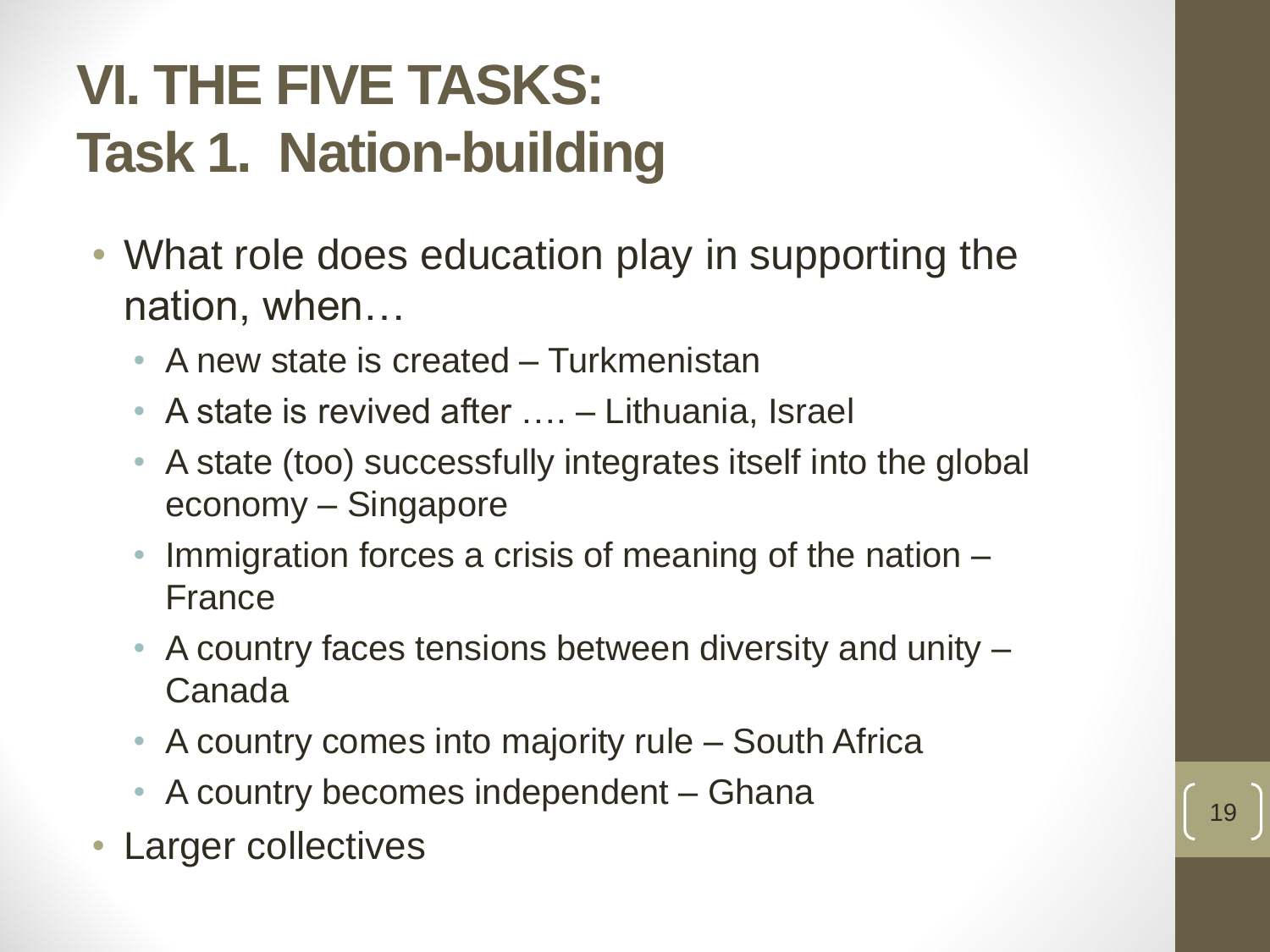#### **VI. Task 2. Dealing with diversity and difference**

How does a nation and its education system deal with different groups within society? Three approaches:

- **Assimilationist –** It educates all children within single institutions operating according to values of the dominant tradition; Minority needs and interests often neglected – U.S.
- **Separatist –** Separate institutions serve different constituencies with homogeneous populations, institutions may or may not acknowledge broader diversity outside the institution – Bosnia
- **Integrationist –** Children are directed to common/shared institutions with diversity represented within institution – Canada 20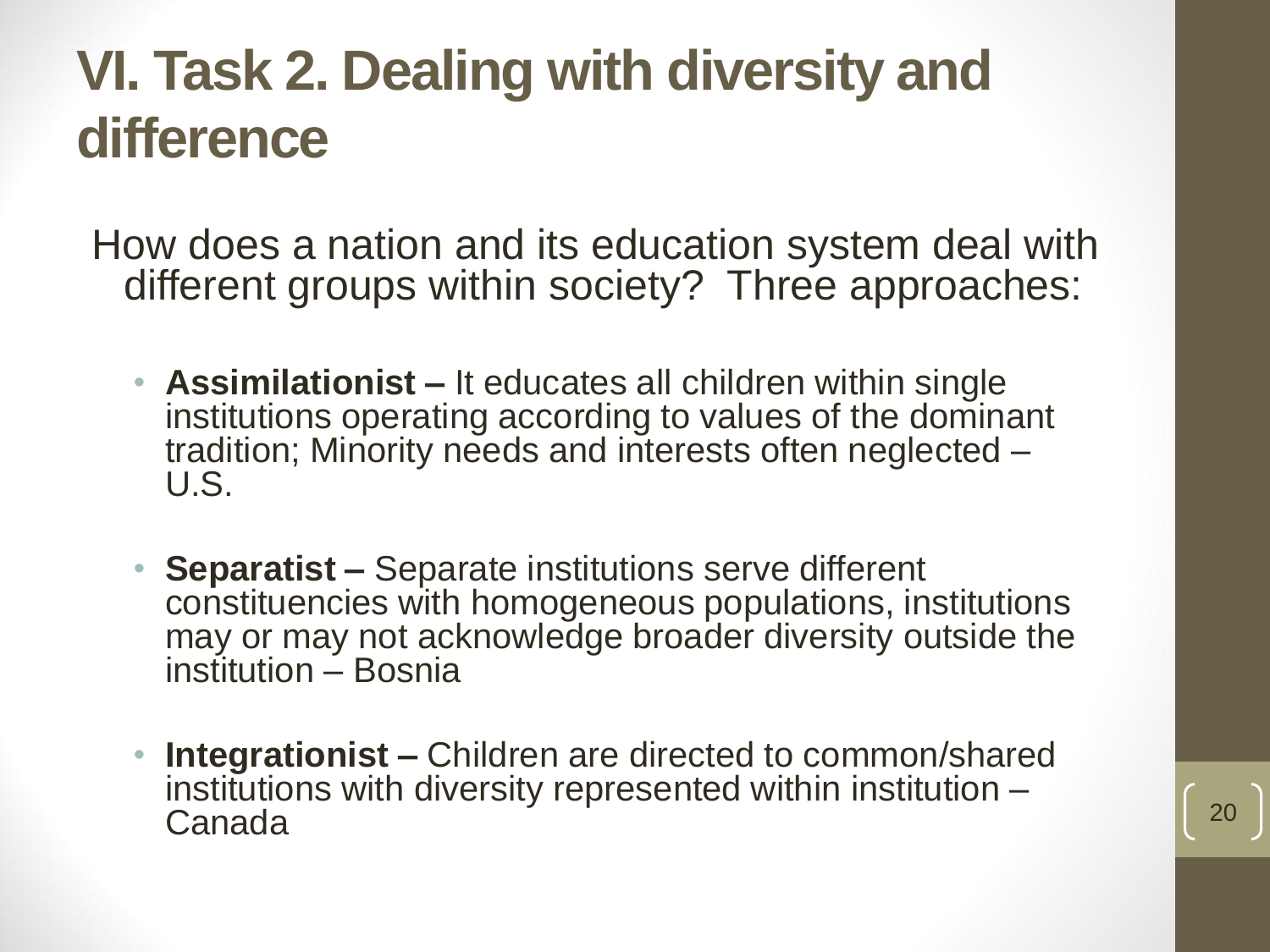# **VI. Task 2 (cont) Approaches to pluralism (when different groups interact)**

- **Conservative pluralism** *– e*ducation environments emphasizing similarities between people
	- Stresses commonalities
	- Avoids overt expression of cultural or religious identity, which are private
	- Avoids display of religious, cultural symbols
	- Workplace/learning environment seen as 'neutral space', controversial issues avoided
- **Liberal pluralism** *–* more emphasis on accepting differences among people
	- May become preoccupied with 'exotic cultures' and politically correct 'celebration of diversity'
	- Workplace/learning environment may contain diverse symbols of identity
	- More willing to acknowledge difference as potential for conflict
	- Uncomfortable at addressing underlying causes.
- **Critical pluralism** *–* recognizes similarities/differences between people but also acknowledges differences in status, privilege, power relations within society & between societies
	- Willing to identify underlying causes & explore possibilities for action to address social injustice (Smith & Vaux)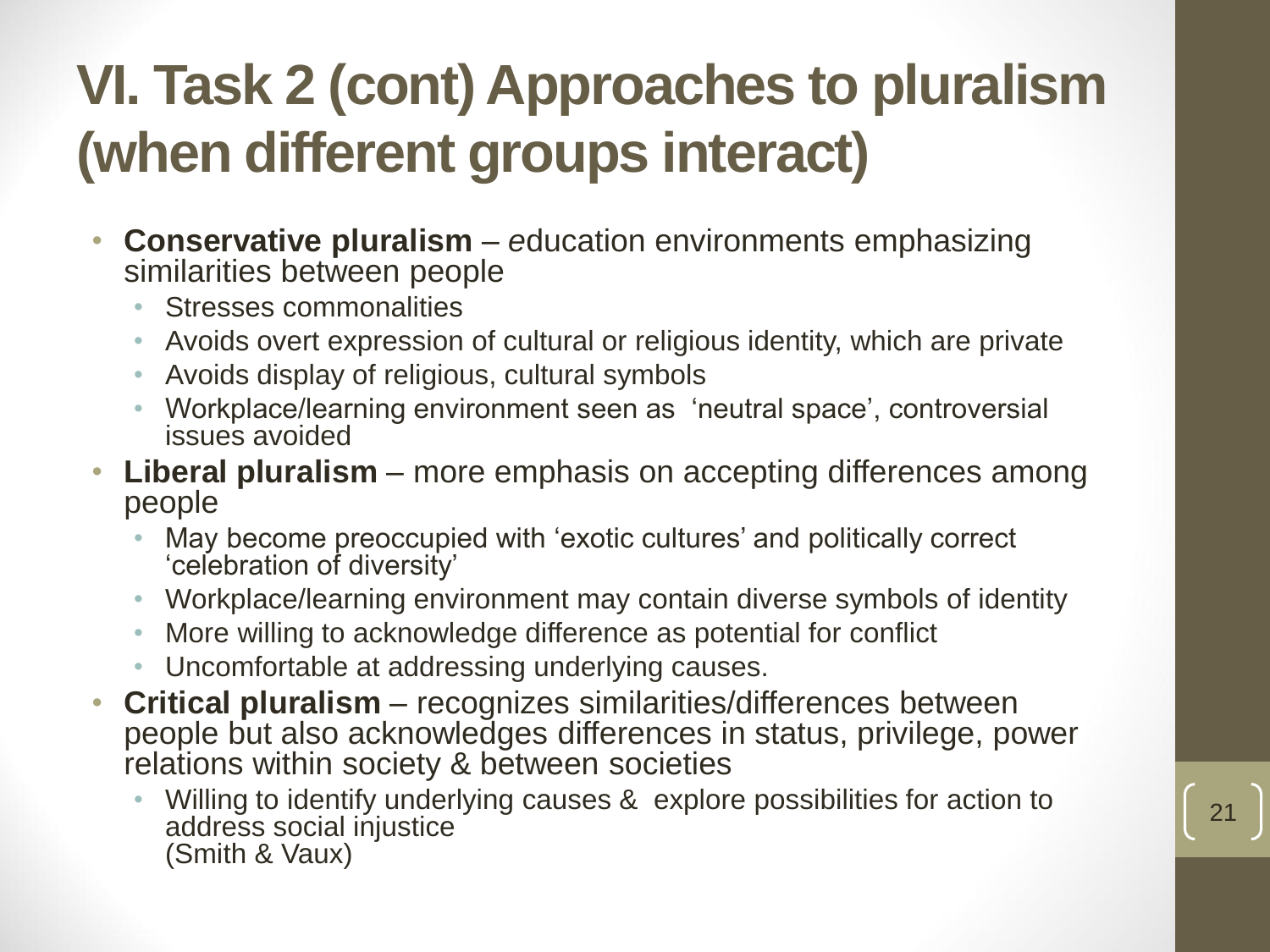#### **VI. Task 2 (cont). Portrayal of difference/diversity**

- How do textbooks show diversity beyond the nation?
- How do textbooks show "us"? "Them"? "Other"?
	- As one type or as diverse as we are
- How do textbooks show other groups? Common patterns:
	- More or less invisible/visible
	- Through eyes of dominant group
	- As "other" not like "us"
	- Less than fully human
	- Human like us
	- Essentially the same as us
	- Different but ok
	- Not quite as  $\frac{1}{22}$  as us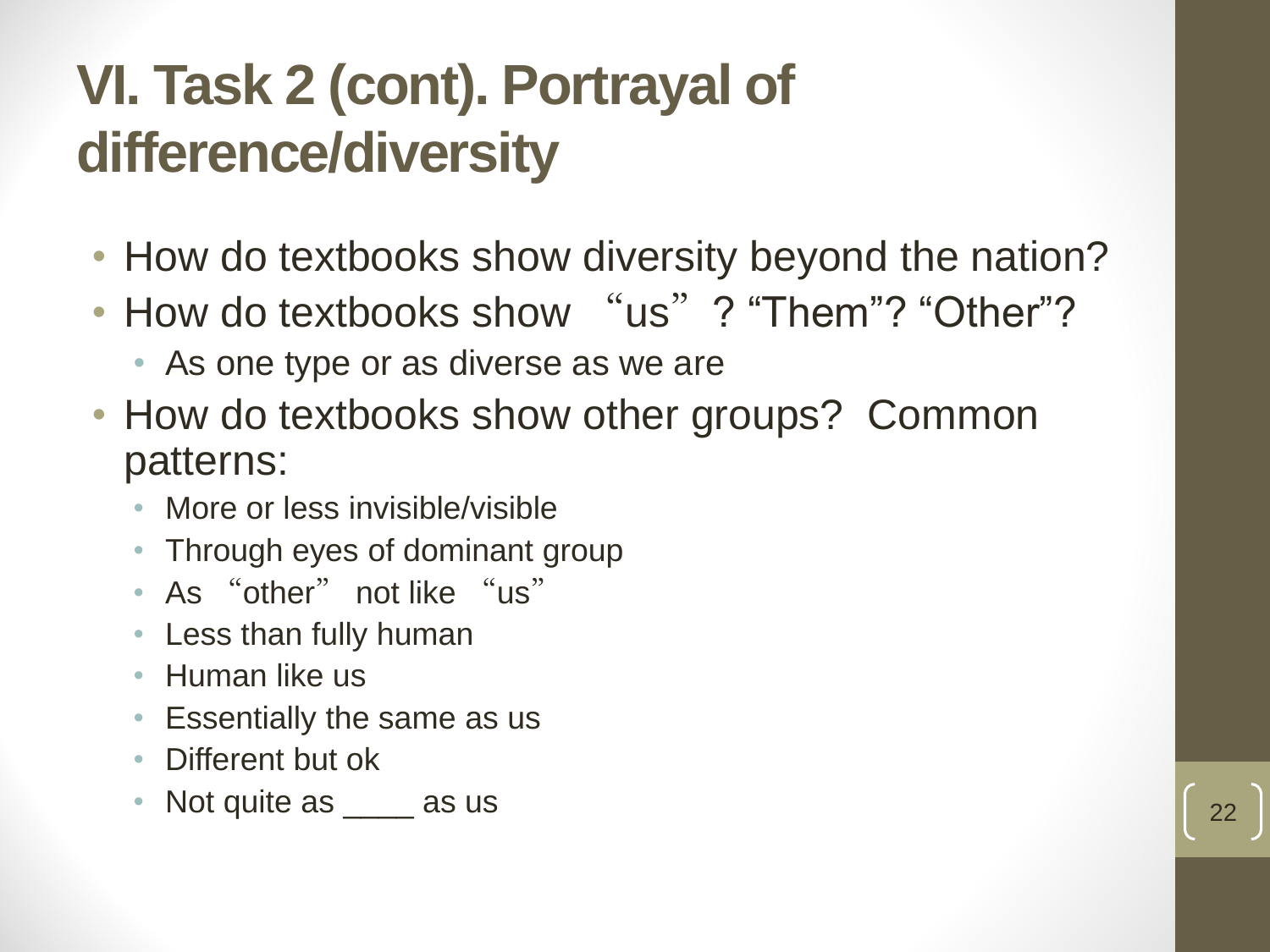# **VI. Task 2 (cont). Developmental model of intercultural sensitivity (DMIS)**

**Ethnocentric** -- involves the interpretation of events and behavior from one's own cultural viewpoint

- **1. Denial** 
	- assumes there are no real differences among people from different cultures
- **2. Defense** 
	- differences are viewed suspiciously, possibly threatening to self-esteem and identity.
	- inferiority of other cultures or superiority of one's culture
	- sometimes Reversal one's own culture is inferior, other cultures superior
- **3. Minimization** 
	- over-generalizes similarities between self and other, allowing cultural differences to be trivialized and so "harmless"
	- human similarity or "physical universalism"
	- universal values or "transcendent universalism"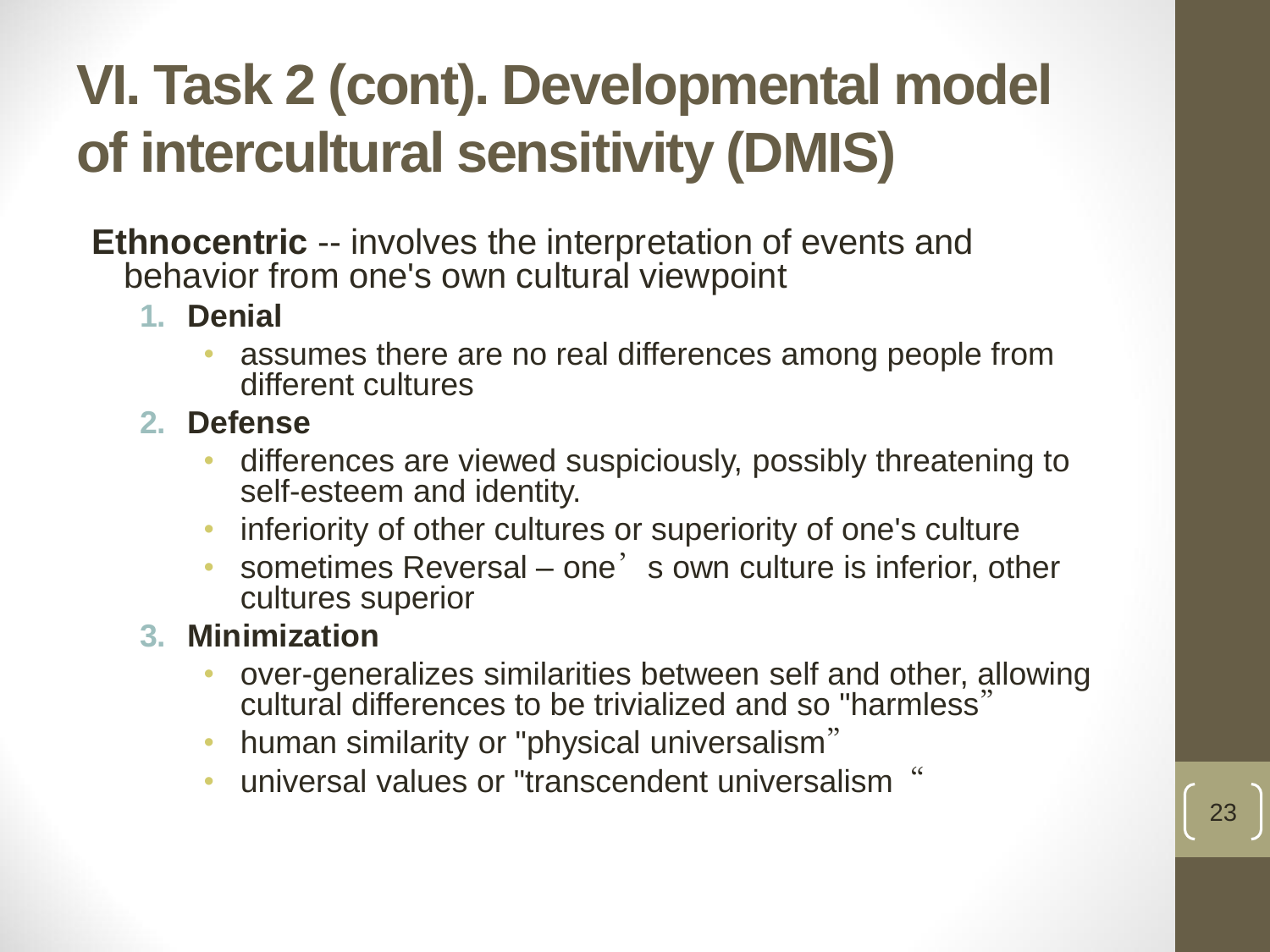# **VI. Task 2 (cont). DMIS – 2**

**Ethnorelative** - one's own culture is one among many viable constructions of reality

- **4. Acceptance**
- Recognition of deep cultural differences in languaging, nonverbal behavior, and styles of thinking and communicating.
- "Goodness " is assigned to different ways of being in the world.
- Acceptance does not mean "agreement"
	- **5. Adaptation**
- Expansion of one state perspective and skills to incorporate other ways of communication
- Does *not* mean a person "assimilates" to a dominant pattern by giving up his/ her own cultural values, beliefs, or practices
- Cognitive frame-shifting, behavioral code-switching

#### **6. Integration**

- Attempts to integrate one's multiple cultural identities into a new whole
- One's identity does not fit into one cultural frame

**Constructive marginality** *Constructive marginality* (Milton Bennett, DMIS)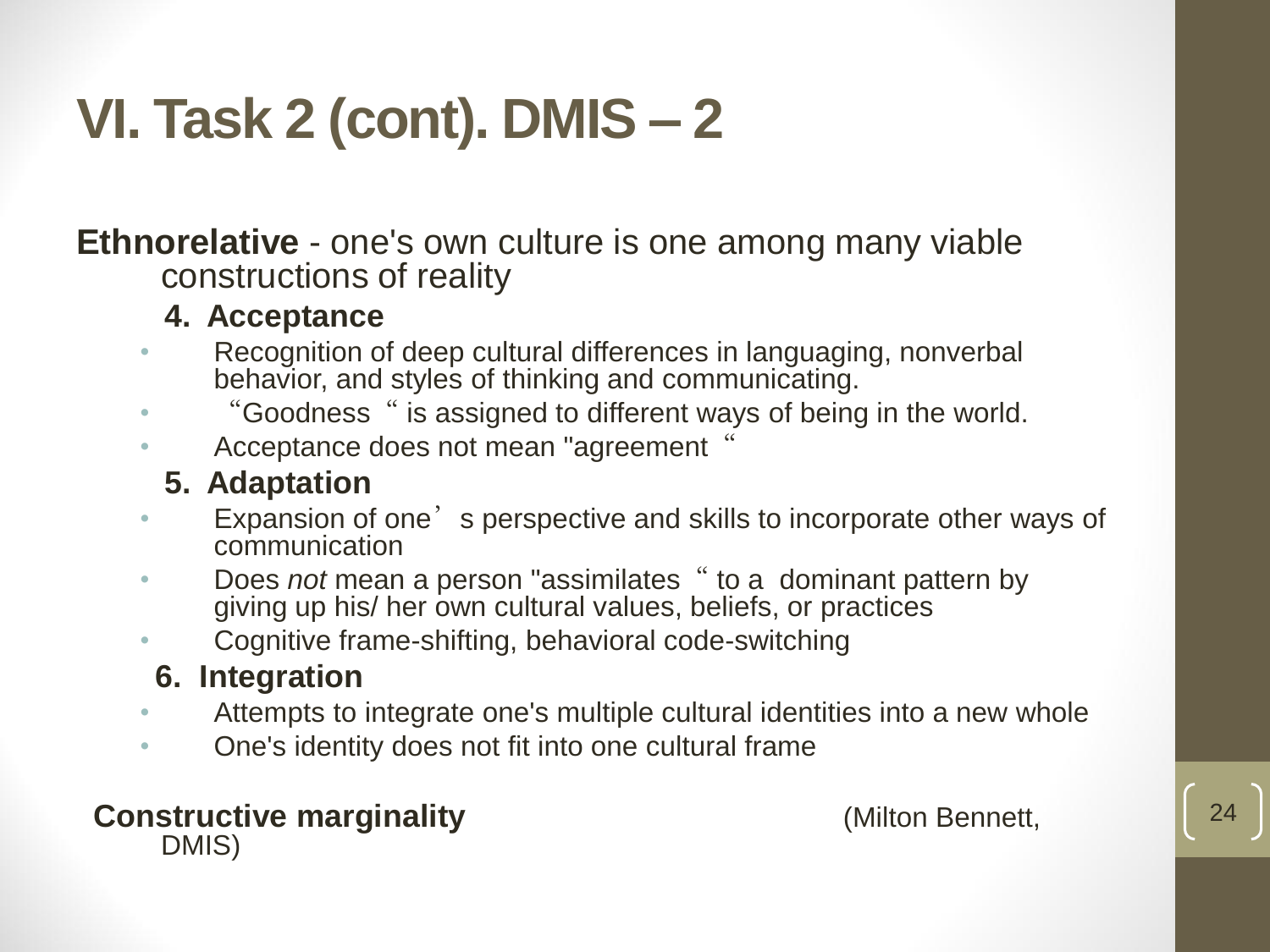#### **VI. Task 3. Explaining conflict & war**

- Conflict and war are like sex
- War is often defining national event whether won or lost

- Some instructive types of portrayals
	- Images of self & other in ongoing conflict
		- India & Pakistan
		- Israel & Palestine
	- Portrayal of discredited pasts
		- **Germany**
		- US
		- Poland & Lithuania
		- Peru, Argentina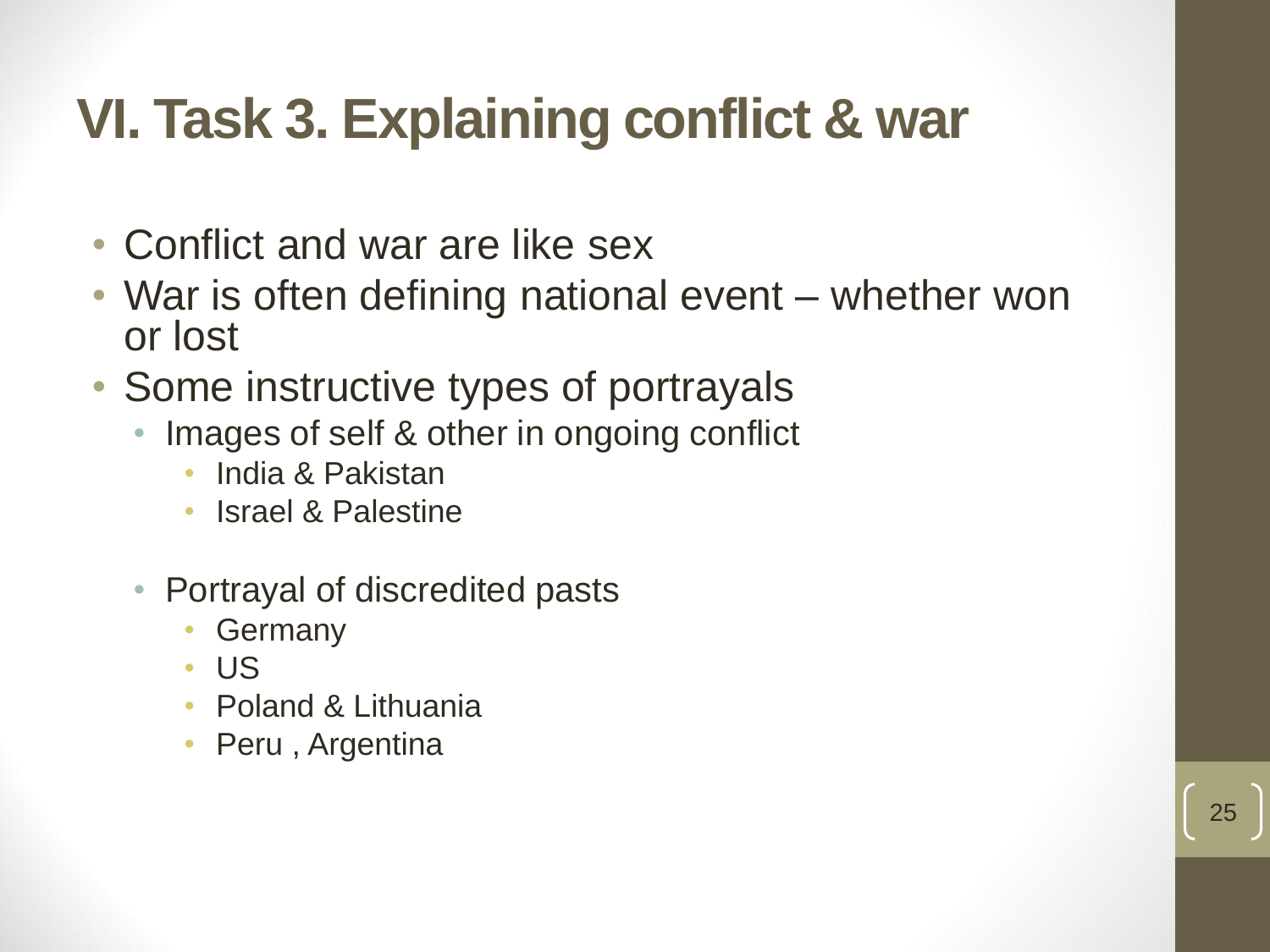## **VI. Task 3 (cont). Explaining conflict & war 2**

- Informative portrayals
	- Defining traumas "chosen traumas"
		- Serbia
		- Korea
	- Recent internal conflict
		- Cambodia
		- Rwanda
		- Liberia
	- Societal fault lines
		- Japan
		- US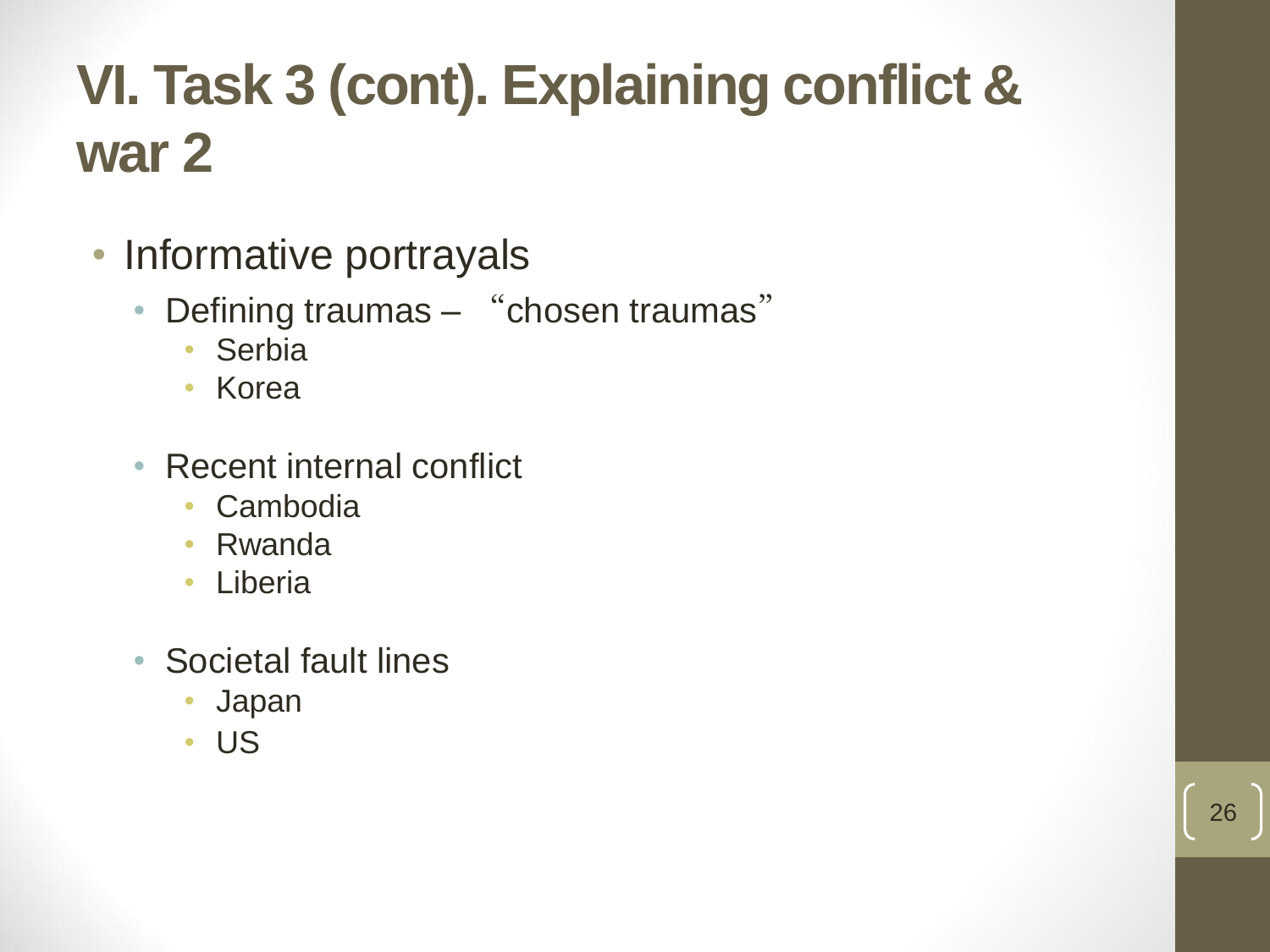# **VI. Task 4. Teaching all this**

- Nature of knowledge
	- Fixed or constructed
- Conception of history
	- Fixed truth or (periodically) renegotiated and interpreted
	- One history or multiple
	- Known or periodically reexamined
- Role of student
	- Memorizer or active interpreter
- Role of education
	- Pass on received wisdom or continually seek new wisdom
- Agency
	- Does student receive history or help create it
- Citizen of what?
- Can one have multiple citizenships?
- What if they conflict?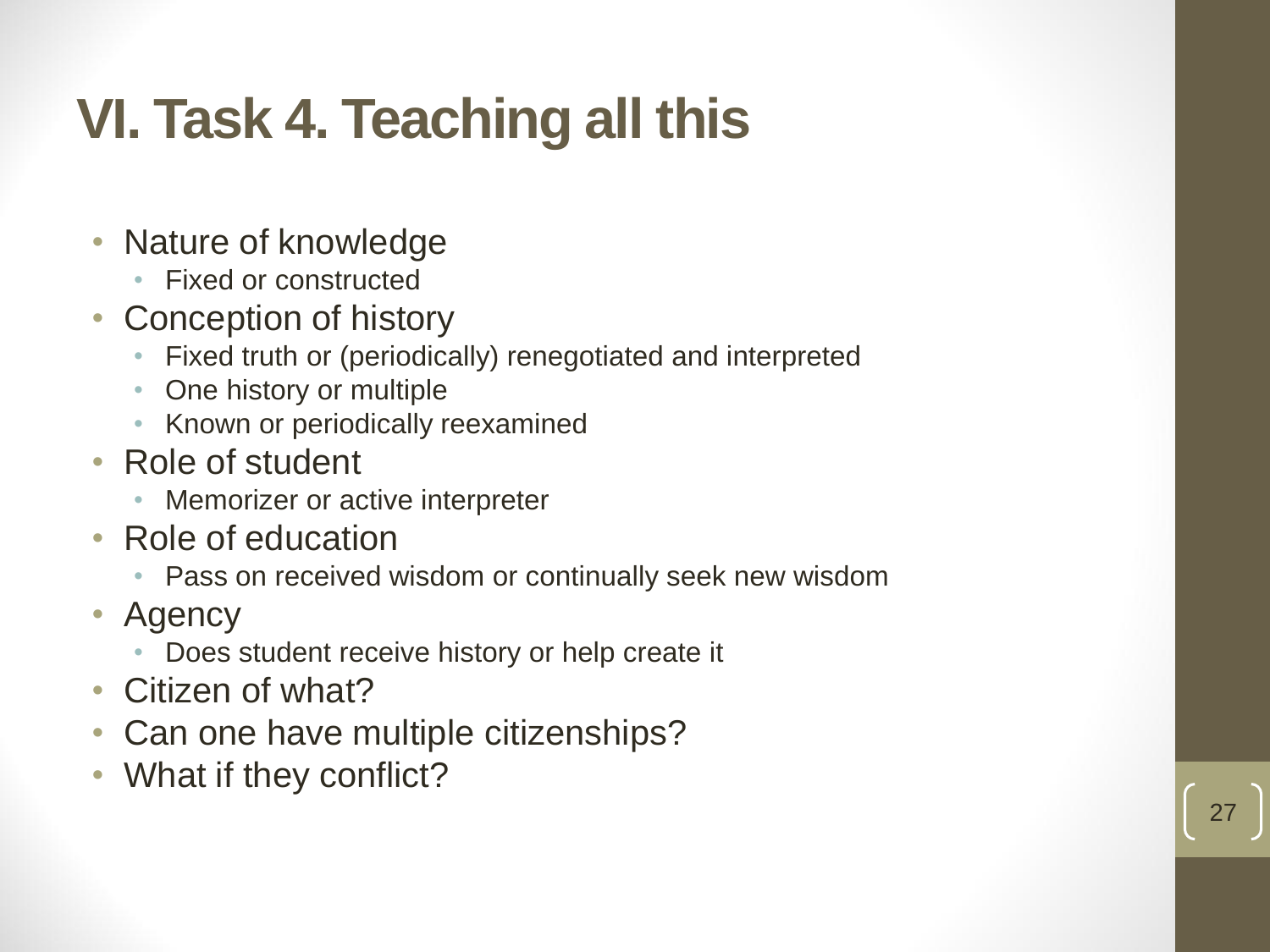#### **VI. Task 5. Creating good citizens**

- What's a good \_\_\_\_\_\_\_\_\_\_\_ citizen?
	- In Japan
	- US? China? Vietnam? Indonesia? Malaysia? Liberia? Kenya? South Africa? Germany? France?
	- How does a good citizen in \_\_\_\_\_\_\_ differ from a good citizen in  $\gamma$
	- How has that understanding changed over the last \_\_\_\_\_\_ years?
	- Are there any disagreements over good citizenship in \_\_\_\_\_\_?
	- What would it mean to be a good global citizen?
- What in your view are the attributes of a good citizen?
- What's missing from all this?
- Can a person be a good global citizen as well as a good national citizen? Are there any conflicts?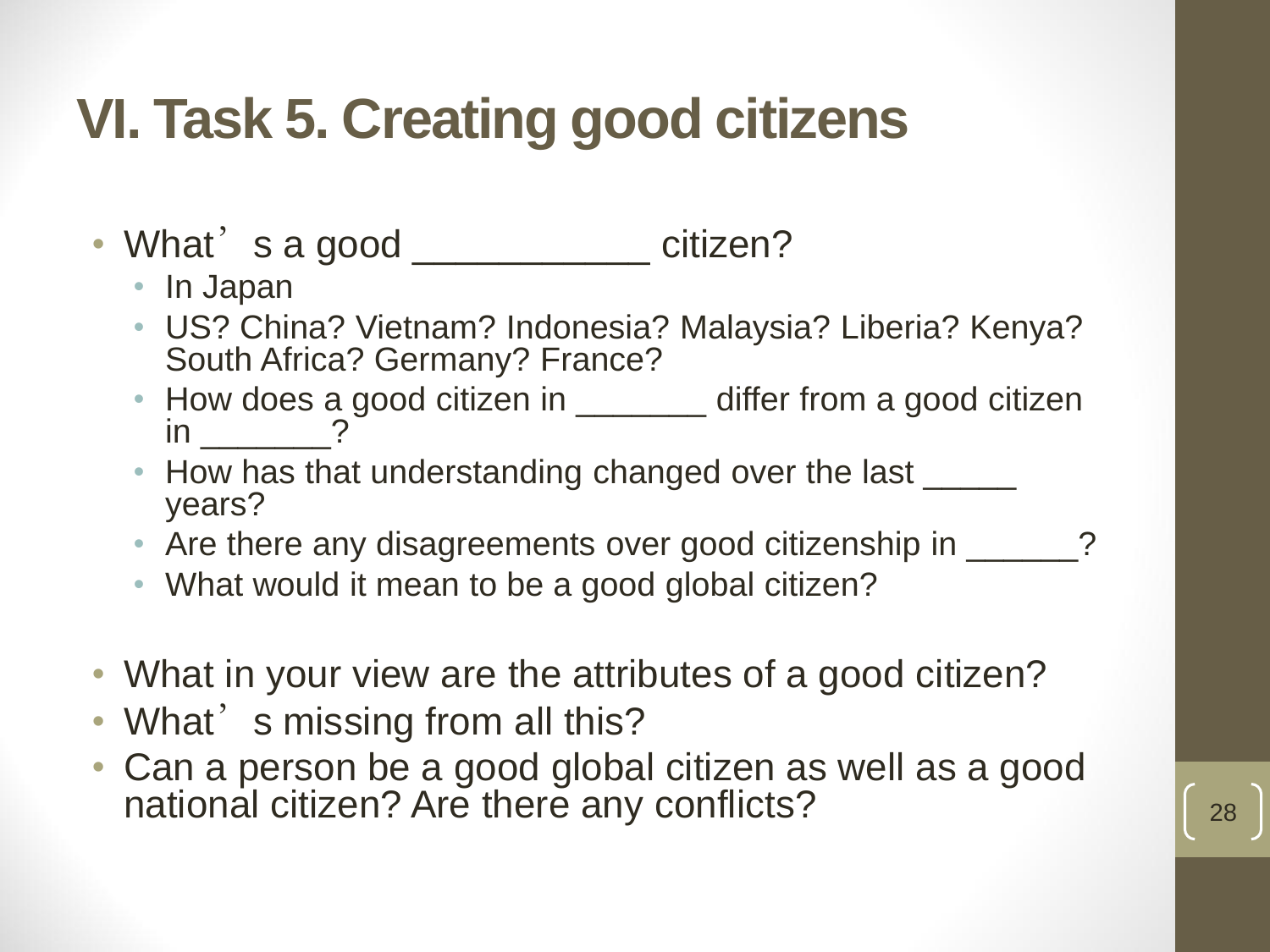# **VII. Games nations play**

- Exception
- Someone (else) did it.
- They're not like us; we're not like them (othering).
- We're special!
- Ignore
- How we suffered!
- Danger!
- Restoration
- We just don't talk about that.
- What a noble nation we are!
- Necessity
- Freedom doesn't mean you can do anything you want.
- If this is right, and that is different, then that must be wrong.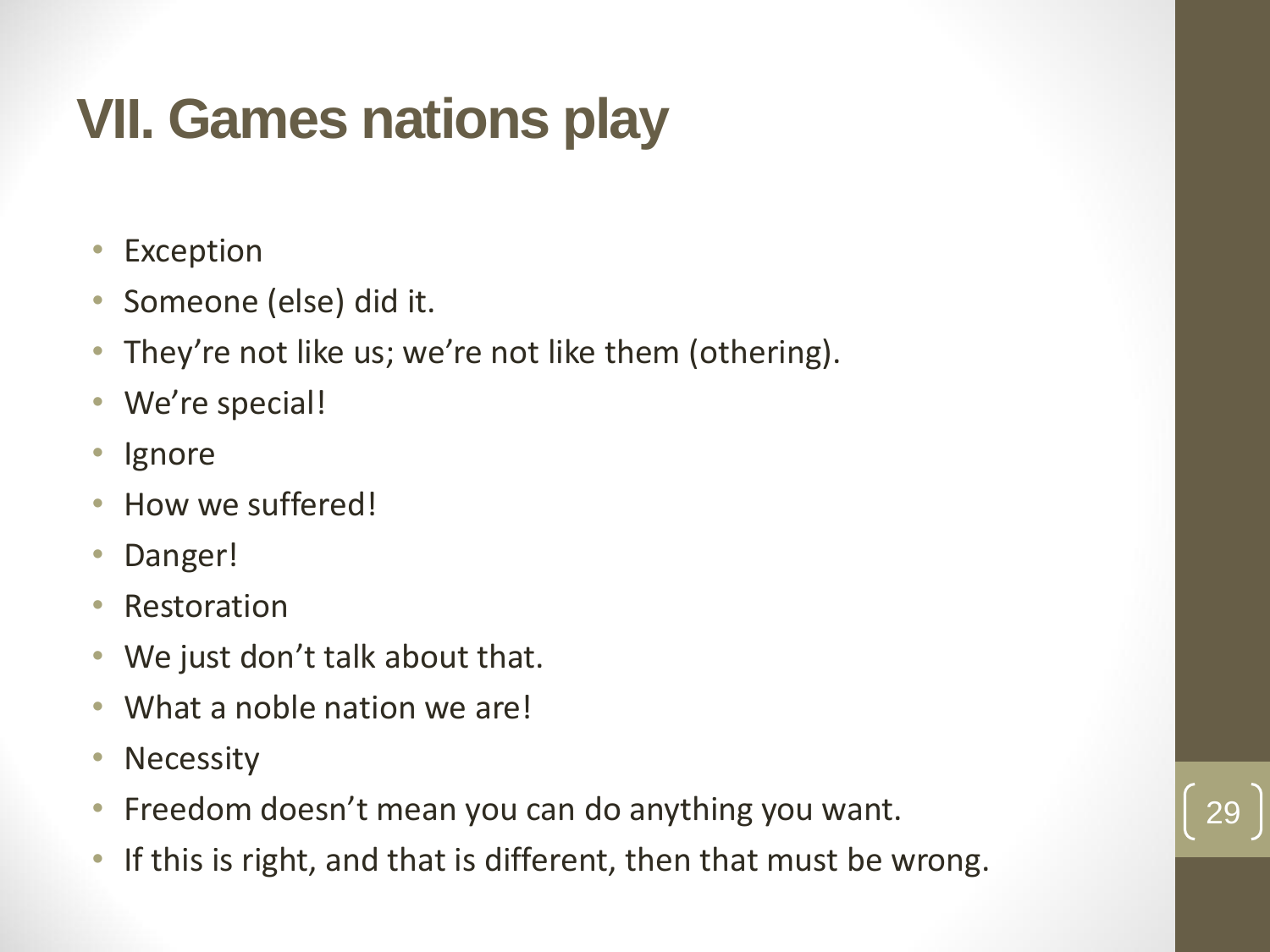#### **VIII. Remaining/Final thoughts**

- Are there examples of collective identity without negative "othering," that are multi-cultural, ethno-relative, inclusive?
- Will human beings ever permit an in-group with everyone in it?
- Is it possible for national textbooks to teach global citizenship?
- Is nationalism always bad? How to deal with need to belong? Will belonging to humanity ever really satisfy?
- (How) Can school textbooks help school kids make sense of a world where many people get current event info from tv, internet, talk radio?
- Generally, textbooks (and schools more generally) follow changes in society rather than lead them. Under what circumstances can textbooks (and schools more generally) lead social transformation?
- Textbooks can contribute to inter-group conflict, directly by actively misrepresenting a subdominant group, or indirectly, by not commenting on existing injustices.

30

• Textbooks teach national ideals, often to build pride—what a noble people we are! But the contradictions between ideals and reality can spark change.